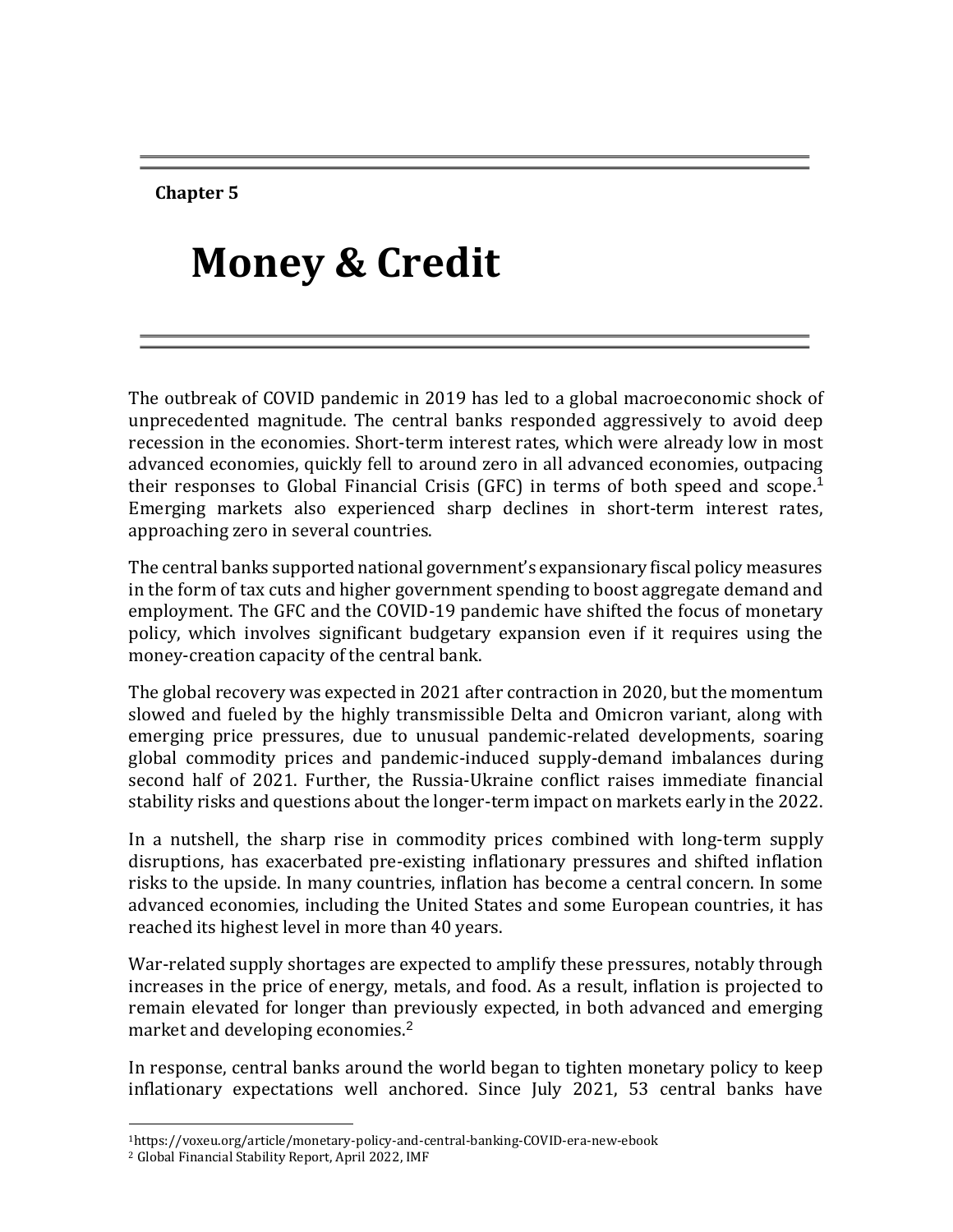increased their policy rates. The changes in policy rate in some selected countries is shown in Fig-5.1.



In emerging and developing economies, increases in food and fuel prices can significantly increase the risk of poverty. A wider range of emerging market economies can come under pressure if the pace of global monetary tightening accelerates further, especially in the United States, or if financial markets start to reprice more aggressively, which would further weigh on the global outlook.

Global economic challenges like monetary tightening, high international commodity prices, and the Russia-Ukraine conflict have posed a potential risk for Pakistan's economy which is already struggling to maintain the Post COVID recovery. The impact of global challenges on the domestic economy has been transmitted through higher inflation, deterioration in external accounts, depletion of foreign reserves, which eventually exerts significant pressure on the exchange rate. Accordingly, SBP has moved to monetary policy tightening at the end of the first quarter of FY2022, which was kept unchanged since June 2020.

# **Monetary Policy Stance in Pakistan**

Pakistan's economy has witnessed a V-shaped recovery in FY2021 after witnessing a contraction of 0.9 percent in FY2020. After the COVID outbreak, the policy rate was reduced by 625 bps within short span of less than three months, during Mar-Jun, 2020. This was the largest policy rate cut in emerging market economies. During FY2021, State Bank of Pakistan maintained an accommodative monetary policy stance, by keeping the policy rate unchanged at 7.0 percent throughout FY2021. Besides, SBP provided liquidity and regulatory support to businesses and households during the challenging times. The economic policy was implemented with a prudent mix which supported the economic recovery without putting any pressure on macroeconomic imbalances.

With heightened uncertainty due to COVID-19, the Monetary Policy Committee for the first time considered it appropriate to provide some forward guidance on monetary policy in its January 2021 meeting<sup>3</sup>, to facilitate policy predictability and decision-

l

<sup>&</sup>lt;sup>3</sup> The central bank communication is an important aspect of the monetary policy that aims to reduce economic and financial uncertainty.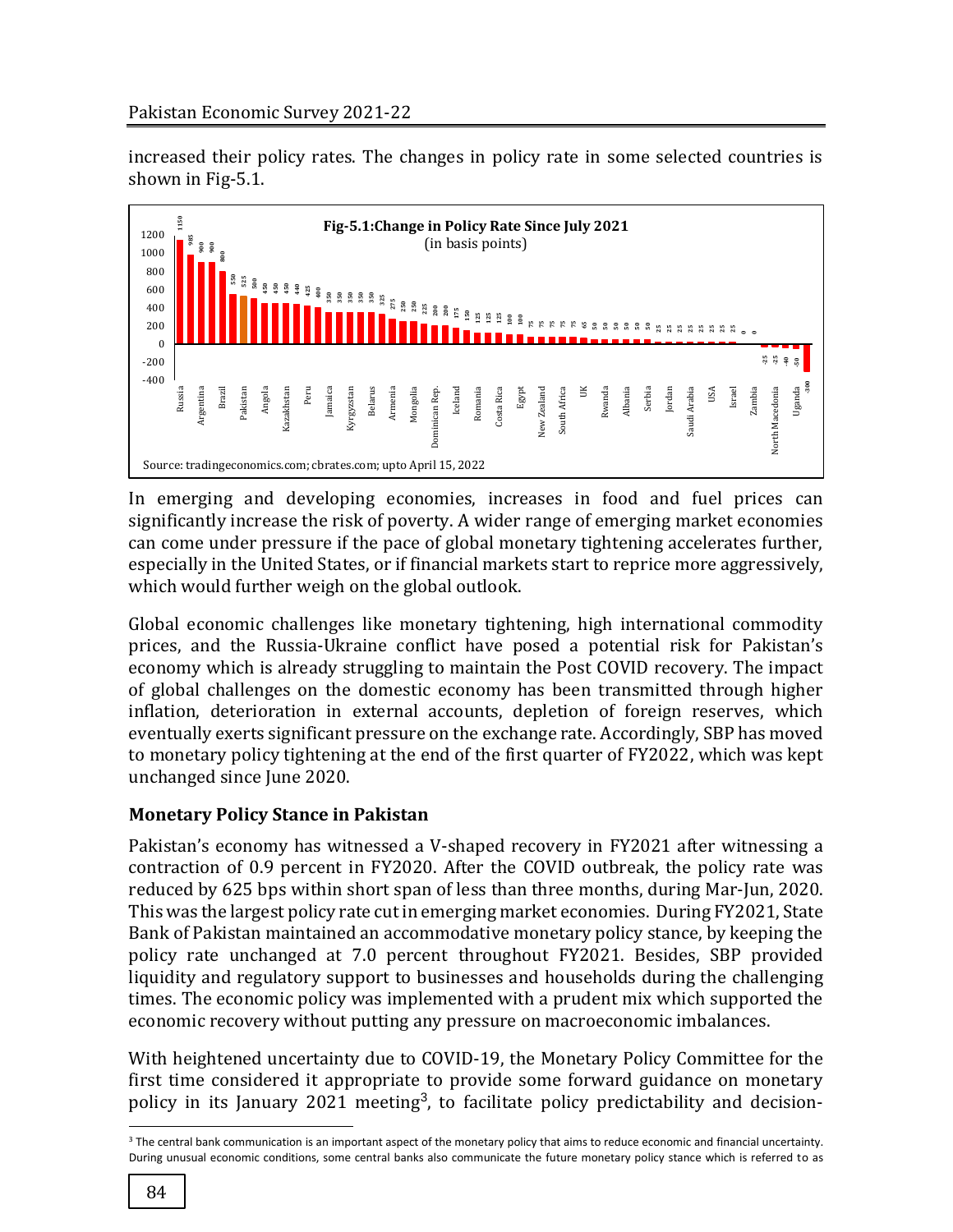making by economic agents. In the absence of unforeseen developments, the MPC expected monetary policy settings to remain unchanged in the near term. Moreover, in the subsequent monetary policy decisions during FY2021, the MPC has maintained the policy rate of 7.0 percent to nurture the economic recovery.

At the end of first quarter FY2022, policy rate has increased by 25 bps to 7.25 percent. The decision was primarily based on observation of excess aggregate demand and more than expected economic recovery as reflected by rising high import bill and increasing current account deficit. The objective of monetary policy was shifted to ensuring the appropriate policy mix to protect the longevity of growth, keep inflation expectations anchored, and control the current account deficit.

In subsequent Monetary Policy decisions announced in November and December, 2021, policy rate was increased by 150 bps and 100 bps to 8.75 percent and

l

9.75 percent, respectively. The decision was made due to with inflation and balances of payments, which stemmed from both global and domestic factors.

In Pakistan, high import prices have contributed to higher-than-expected inflation outturns. At the same time, there were also emerging signs of demand-side pressures on inflation from domestic administered prices.

In December, 2021 Monetary policy decision, MPC explained that the goal of mildly positive real interest rates was now close to being achieved. Looking ahead, the MPC expected monetary policy settings to remain broadly unchanged in the near-term. Resultantly, policy rate has kept unchanged at 9.75 percent in two successive decisions held on January and March, 2022.

However, policy rate was increased by 250 bps to 12.25 percent from 9.75 percent in an unscheduled meeting on 07th April 2022, to address significant uncertainty amidst rising global commodity prices and domestic political situation. The inflation outlook had deteriorated and risks to external stability had increased for FY2022. Externally, futures market suggests that global commodity prices, including oil, are likely to remain elevated for longer and the Federal Reserve is likely to increase interest rates more quickly than previously anticipated, likely leading to a sharper tightening of global

| w.e.f                               | <b>Policy rate</b>             |  |  |  |  |  |  |
|-------------------------------------|--------------------------------|--|--|--|--|--|--|
| 21/5/2016                           | 5.75                           |  |  |  |  |  |  |
| 26/1/2018                           | 6.0                            |  |  |  |  |  |  |
| 25/5/2018                           | 6.5                            |  |  |  |  |  |  |
| 14/7/2018                           | 7.5                            |  |  |  |  |  |  |
| 1/10/2018                           | 8.5                            |  |  |  |  |  |  |
| 3/12/2018                           | 10.0                           |  |  |  |  |  |  |
| 1/2/2019                            | 10.25                          |  |  |  |  |  |  |
| 1/4/2019                            | 10.75                          |  |  |  |  |  |  |
| 21/5/2019                           | 12.25                          |  |  |  |  |  |  |
| 16/07/2019                          | 13.25                          |  |  |  |  |  |  |
| 18/03/2020                          | 12.50                          |  |  |  |  |  |  |
| 25/03/2020                          | 11.00                          |  |  |  |  |  |  |
| 16/04/2020                          | 9.00                           |  |  |  |  |  |  |
| 16/05/2020                          | 8.00                           |  |  |  |  |  |  |
| 26/06/2020                          | 7.00                           |  |  |  |  |  |  |
| 20/09/2021                          | 7.25                           |  |  |  |  |  |  |
| 22/11/2021                          | 8.75                           |  |  |  |  |  |  |
| 15/12/2021                          | 9.75                           |  |  |  |  |  |  |
| 7/4/2022                            | 12.25                          |  |  |  |  |  |  |
| 24/5/2022                           | 13.75                          |  |  |  |  |  |  |
|                                     | Source: State Bank of Pakistan |  |  |  |  |  |  |
| to heightened risks associated<br>. |                                |  |  |  |  |  |  |

**Table-5.1:Policy Rate**

forward guidance. It is an unconventional monetary policy tool that is used by the central banks to minimize interest rate volatility and to manage interest rate expectations. In the aftermath of COVID-19 outbreak, some developed and emerging market central banks (included US Federal Reserve, Reserve Bank of Australia, Bank of Canada, Reserve Bank of India, Central Bank of Sri Lanka and Central Bank of Brazil) adopted this approach to give confidence to investors and other economic agents in the forward-looking decisions given heightened uncertainties (SBP Annual Report, FY2021).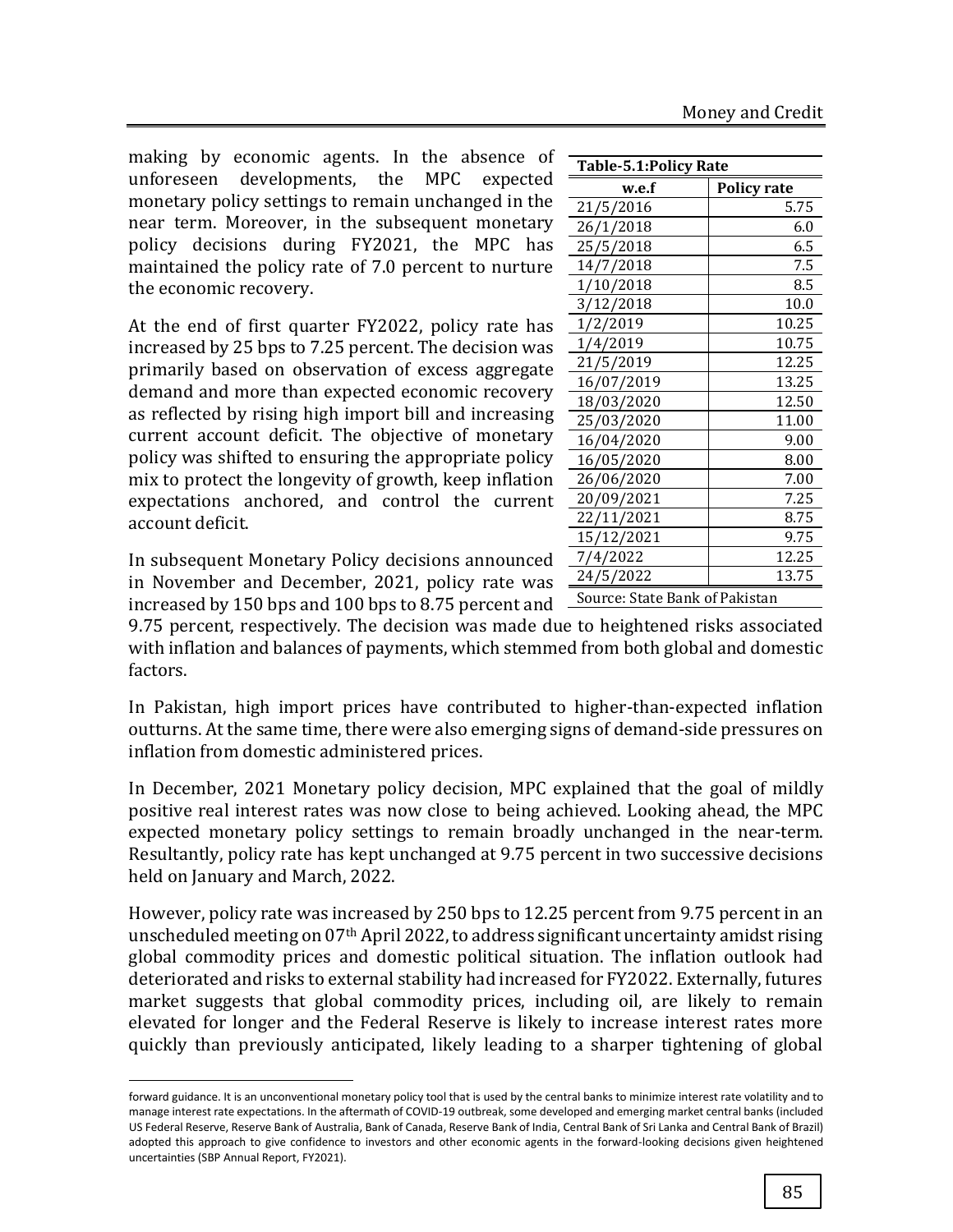financial conditions. Domestically, some macroeconomic indicators have deteriorated, as have SBP reserves as a result of debt repayment and political uncertainty. Fig-5.2 presents the trend in policy rate, CPI inflation and current account balance.

In monetary policy decision held on 23rd May, 2022 the MPC decided to raise the policy rate by 150 basis points to 13.75 percent. The decision was based on outcome of provisional growth estimates for FY2022 more than target, shows excess aggregate demand, elevated external sector pressure and the higher inflation outlook due to domestic and international factors.

In addition to policy rate increase, the interest rates on EFS and LTFF loans are also being raised. The MPC has informed that in future, these rates will be linked to the policy rate and will adjust automatically, while continuing to remain below the policy rate in order to incentivize exports.



## **Box-I: Salient Changes in SBP Act<sup>4</sup>**

- The role of the SBP as defined in the State Bank of Pakistan Act 1956 has undergone several changes over the years.<sup>5</sup> These legislative changes were carried out to bring the central bank functions in line with the international best practices so as to enable it to deal with the evolving challenges and issues effectively. In the similar manner, recent amendments in the SBP Act 2022 mainly clarifies the objectives of the SBP, along with enhancing operational and financial autonomy, accountability, and transparency.
- Overall, the amendments balance the provision of necessary operational and financial autonomy to the State Bank while enhancing transparency in decision making and strengthening accountability. More specifically, the amendments have six key purposes:
	- 1. to clearly define the objectives of the SBP to improve its accountability;
	- 2. to outline the SBP's functions in line with these objectives;
	- 3. to provide the SBP necessary financial resources to help achieve its objectives;
	- 4. to strengthen the functional and administrative autonomy of the SBP;
	- 5. to increase transparency in the operations of the SBP and strengthen its governance;

l

<sup>4</sup> https://www.sbp.org.pk/about/pdf/LF/Brief-1.pdf

<sup>5</sup> Major revisions in the SBP Act were introduced in 1994, 1997, 2012 and 2015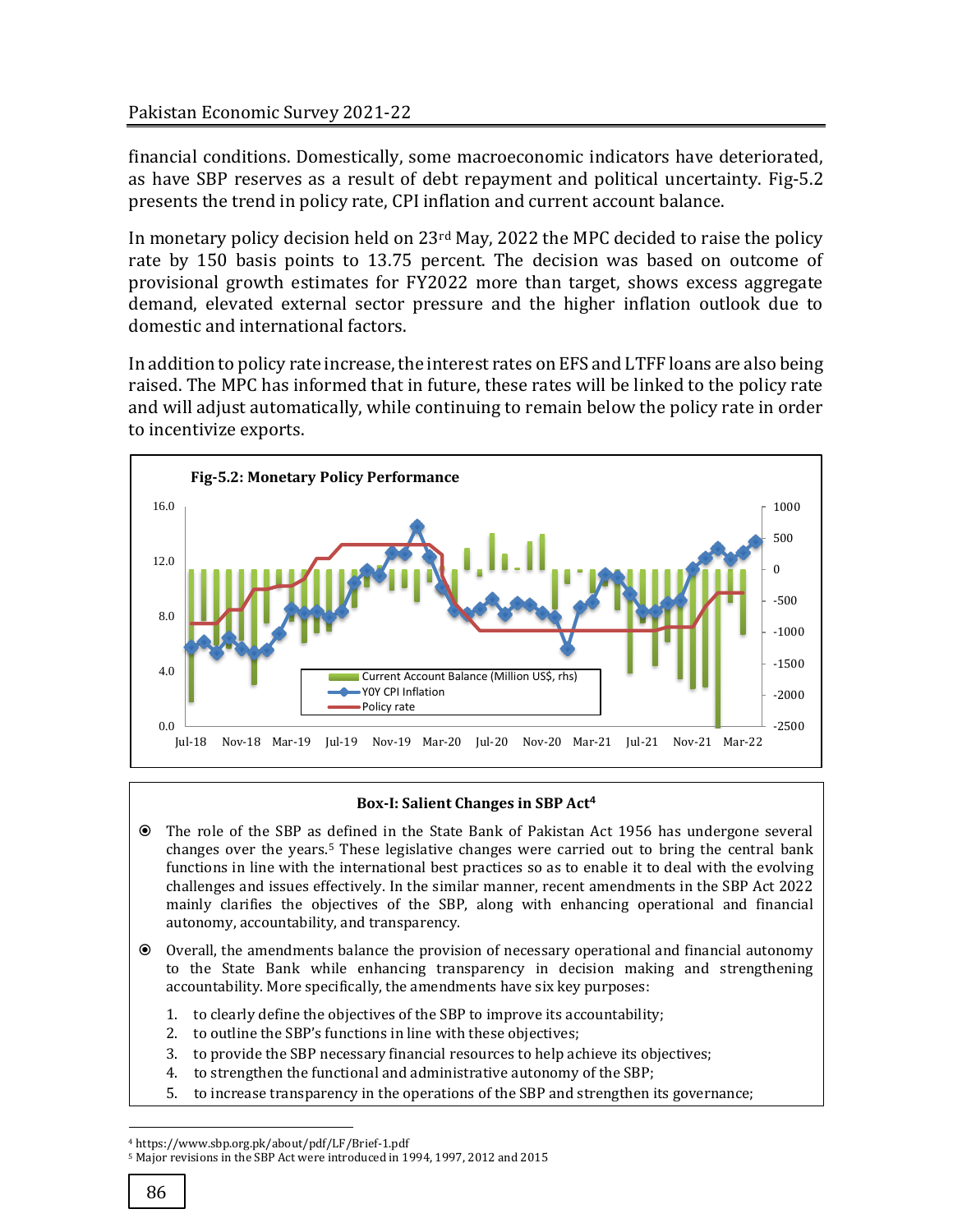| reporting requirements.                                                                                                                                                                                                                                     |                                                                                                                                                                                                                                                                                                                                                                                                                                                                                                                                                                                                                                                                                                                                                                                                                                                                                                                                                           |
|-------------------------------------------------------------------------------------------------------------------------------------------------------------------------------------------------------------------------------------------------------------|-----------------------------------------------------------------------------------------------------------------------------------------------------------------------------------------------------------------------------------------------------------------------------------------------------------------------------------------------------------------------------------------------------------------------------------------------------------------------------------------------------------------------------------------------------------------------------------------------------------------------------------------------------------------------------------------------------------------------------------------------------------------------------------------------------------------------------------------------------------------------------------------------------------------------------------------------------------|
| <b>Key Amendments in SBP Act 2022</b>                                                                                                                                                                                                                       |                                                                                                                                                                                                                                                                                                                                                                                                                                                                                                                                                                                                                                                                                                                                                                                                                                                                                                                                                           |
| <b>Scope of Amendment</b>                                                                                                                                                                                                                                   | Rationale                                                                                                                                                                                                                                                                                                                                                                                                                                                                                                                                                                                                                                                                                                                                                                                                                                                                                                                                                 |
| <b>Definition of Objectives:</b><br>The amendments identify<br>domestic price stability as<br>the primary objective of<br>the SBP, followed by<br>financial stability and<br>support of the general<br>economic policies of the<br>Government. <sup>6</sup> | There is strong international evidence that countries with an<br>independent, accountable and transparent central bank have lower<br>and more stable inflation over long periods of time, which in turn, lays<br>the foundation for sustainable growth. Across the world, the majority<br>of central banks have price stability as their primary objective and<br>these include emerging and developing economies like Indonesia,<br>Malaysia, Philippines, Colombia, Mongolia, Bhutan, and Jordan.                                                                                                                                                                                                                                                                                                                                                                                                                                                       |
| <b>SBP's Functions: The</b><br>amendments suitably align<br>the SBP's functions and<br>collate them under a new<br>section in order to achieve<br>objectives.7                                                                                              | Given the inflationary nature of government borrowing from the<br>Central Bank, the amendments propose to exclude provisions related<br>to Government borrowing <sup>8</sup> as well as the quasi-fiscal operations of<br>the State Bank. The State Bank would, however, continue to extend<br>refinance facilities to financial institutions with appropriate checks<br>and balances. Further, the lender of last resort function of the central<br>bank has been further strengthened to enable it to provide temporary<br>liquidity facility to banks against appropriate collateral. <sup>9</sup>                                                                                                                                                                                                                                                                                                                                                     |
| <b>Provision of Resources:</b><br>The amendments seek to<br>provide the SBP with<br>sufficient financial<br>resources to achieve its<br>objectives. <sup>10</sup>                                                                                           | If a central bank cannot continually avail for itself sufficient financial<br>resources to fulfill its mandate, its autonomy remains vulnerable. The<br>amendments allow SBP to be sufficiently capitalized and prescribe<br>the necessary mechanism to achieve the desired level of capital over<br>time, through both statutory reserves as well as retained earnings. <sup>11</sup>                                                                                                                                                                                                                                                                                                                                                                                                                                                                                                                                                                    |
| <b>Strengthening the</b><br><b>Autonomy: The</b><br>amendments strengthen<br>the functional and<br>administrative autonomy<br>of the SBP.12                                                                                                                 | A key element of the functional independence of Central Banks is the<br>protection of its officials for actions taken in good faith. Provisions for<br>protection are not only a common practice in other central banks but<br>also exist in other domestic laws. The amendments, therefore,<br>propose to add a provision for a general protection to SBP officials for<br>all actions undertaken in good faith. <sup>13</sup> In addition, the Monetary and<br>Fiscal Policies Coordination Board has been abolished, as its terms of<br>reference overlap with the work that has been assigned to the<br>Monetary Policy Committee under the existing Act and such a<br>mechanism for coordination goes beyond provisions in the acts of<br>other central banks. Instead, a new mechanism for coordination is<br>being proposed between the Finance Minister and the Governor,<br>under which they would establish a close liaison and keep each other |

<sup>6.</sup> to enhance the SBP's accountability by strengthening oversight functions and increasing reporting requirements.

 $\overline{\phantom{a}}$ 

<sup>9</sup> Section 17G. Lender of last resort

<sup>&</sup>lt;sup>6</sup> "Whereas it is necessary to provide for the constitution of State Bank to achieve domestic price stability by way of regulating the monetary and credit system of Pakistan and, without prejudice to said primary objective, contribute to the stability of the financial system of Pakistan and supporting the general economic policies of the Federal Government to foster development and fuller utilization of the country's productive resources;"

<sup>7</sup> Section 4C. Functions of the Bank

<sup>8</sup> Section 9C. Prohibition on the Government borrowing

<sup>&</sup>lt;sup>10</sup> Share capital. (1) The authorized capital of the Bank shall be five hundred billion Rupees, divided into five billion shares of one hundred Rupees each. The authorized capital may be increased by the resolution of the Board, subject to the approval of the Federal Government.

<sup>11</sup> Section 4A. Re-capitalization

<sup>12</sup> Section 52A, Section 9G

<sup>&</sup>lt;sup>13</sup> Section 52A. Protection of action taken in good faith and indemnity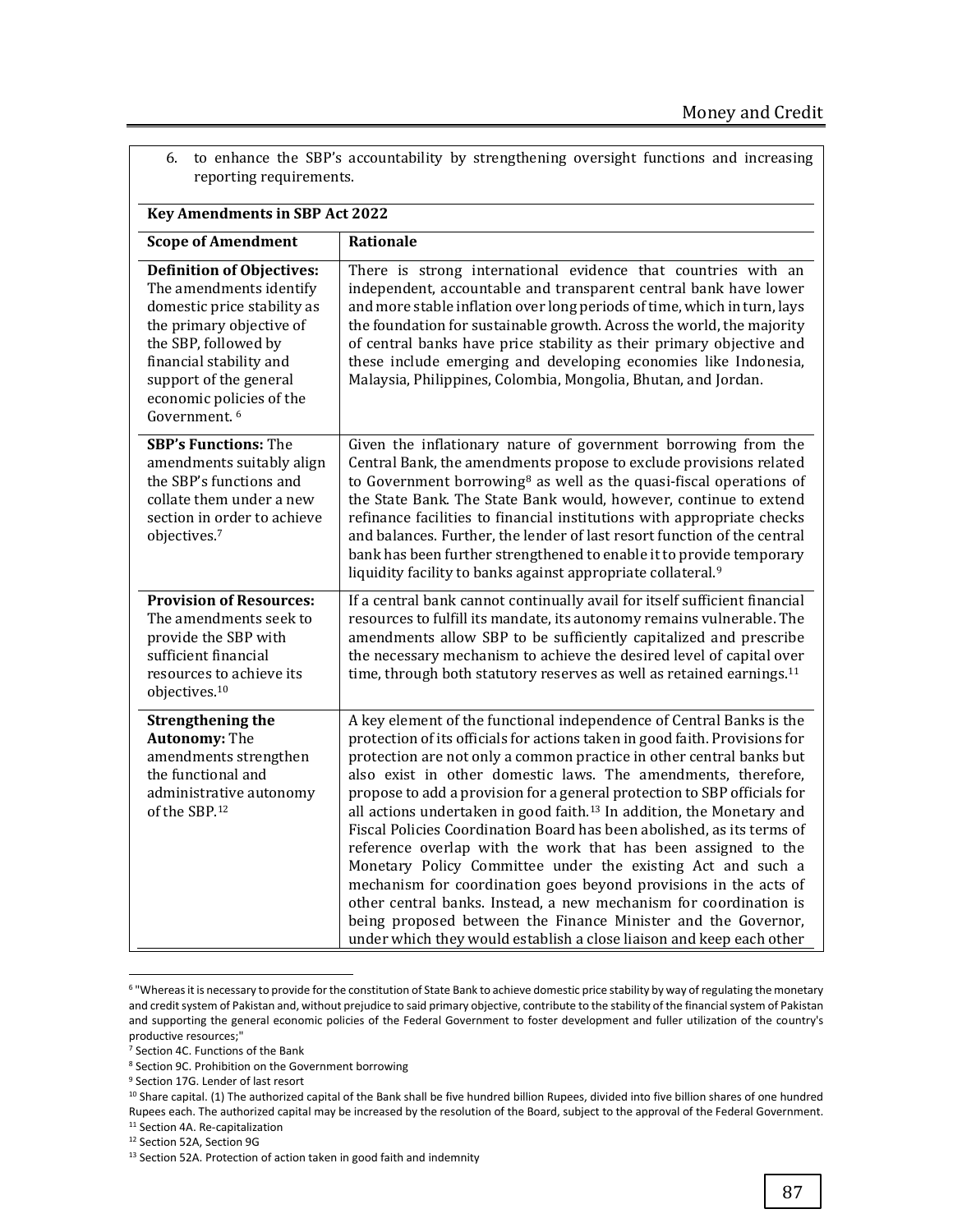|                                                                                                                                                                                                        | informed of matters that jointly concern the Ministry of Finance and<br>the State Bank. <sup>14</sup>                                                                                                                                                                                                                                                                                                                                                                                                                                                                                                                                                                                                                                                                                                                                                                                                                                                            |
|--------------------------------------------------------------------------------------------------------------------------------------------------------------------------------------------------------|------------------------------------------------------------------------------------------------------------------------------------------------------------------------------------------------------------------------------------------------------------------------------------------------------------------------------------------------------------------------------------------------------------------------------------------------------------------------------------------------------------------------------------------------------------------------------------------------------------------------------------------------------------------------------------------------------------------------------------------------------------------------------------------------------------------------------------------------------------------------------------------------------------------------------------------------------------------|
| <b>Increasing Transparency:</b><br>The amendments increase<br>the<br>transparency<br>in<br>operations of the SBP and<br>strengthen<br>its<br>governance. <sup>15</sup>                                 | prescribe qualification<br>The<br>amendments<br>and<br>experience<br>requirements, $16$ tenure, $17$ conflict of interest $18$ and disqualification<br>criteria <sup>19</sup> for all appointments <sup>20</sup> , including the directors of the Board<br>of State Bank, members of the Monetary Policy Committee, the<br>Governor and the Deputy Governors. In addition, to introduce a<br>collegial decision-making process, the amendments propose to<br>establish an Executive Committee at State Bank consisting of the<br>Governor, Deputy Governors, and Executive Directors. <sup>21</sup> This<br>committee will be responsible for formulating policies related to the<br>Bank's core functions as well as those related to administration and<br>management matters, excluding those matters falling in the purview<br>of the Monetary Policy Committee or the Board of Directors. All policy<br>decisions will be taken by the Executive Committee. |
| <b>Enhancing</b><br>Accountability:<br>The<br>amendments enhance the<br>SBP's accountability<br>by<br>strengthening<br>oversight<br>functions and increasing<br>reporting requirements <sup>22</sup> . | The amendments strengthen provisions related to accountability of<br>the State Bank to the Parliament, constitution of an Audit<br>Committee, <sup>23</sup> designation of a Chief Internal Auditor <sup>24</sup> and<br>appointment of External Auditors. <sup>25</sup> In addition, it is proposed that<br>the oversight role of the Board of Directors of State Bank be<br>strengthened and its scope broadened, including by giving them<br>explicit oversight over the affairs and functions of the Bank; the<br>power to supervise the management, Bank's administration,<br>operations; and right of access to all activities of the Bank. <sup>26</sup><br>Source: https://www.sbp.org.pk/about/pdf/LF/Brief-1.pdf                                                                                                                                                                                                                                       |

## **Recent Monetary and Credit Developments**

Broad Money (M2) has increased by Rs 1,457.2 billion during the period  $01<sup>st</sup>$  July-29<sup>th</sup> April, FY2022 as compared to Rs 1,632.7 billion during same period of last year, showing the growth of 6.0 percent. Contained growth in M2 has been observed mainly due to decrease in Net Foreign Assets (NFA) of banking system. NFA's point contribution has decreased to 5.5 percent as compared to positive contribution of 4.7 percent last year. Whereas Net Domestic Assets (NDA) point contribution stood at 11.5 percent as compared to 3.1 percent during same period last year. As a result, M2 growth reached at 6.0 percent during the period under review as compared 7.8 percent during same period last year (Table-5.2).

 $\overline{\phantom{a}}$ <sup>14</sup> 9G. Governor and Minister of Finance to establish liaison

<sup>&</sup>lt;sup>15</sup> 9F. Executive Committee. (1) An Executive Committee shall be established with the power to formulate policies related to the Bank's core functions as well as those related to administration and management matters, excluding those matters falling in the purview of the Monetary Policy Committee, or the Board of Directors.

<sup>16</sup> Section 9(5) Board of Directors

<sup>&</sup>lt;sup>17</sup> Section 14. Terms of Office

<sup>18</sup> Section16A. Conflict of interest

<sup>&</sup>lt;sup>19</sup> Section 13. Disqualifications of the Governor, Deputy Governors, Directors and members

<sup>20</sup> Section 11A. Appointments

<sup>21</sup> Section 9F. Executive Committee

<sup>22</sup> Section 39. Accountability (1) The Governor shall submit annual report before the Majlis-e-Shoora (Parliament) regarding the achievement of the Bank's objectives, conduct of monetary policy, state of the economy and the financial system.

<sup>23</sup> Section 45. Audit committee.

<sup>24</sup> Section 45A. Chief internal auditor

<sup>25</sup> 43. External Audit

<sup>&</sup>lt;sup>26</sup> Section 9. Board of Directors and 9(A). Powers of the Board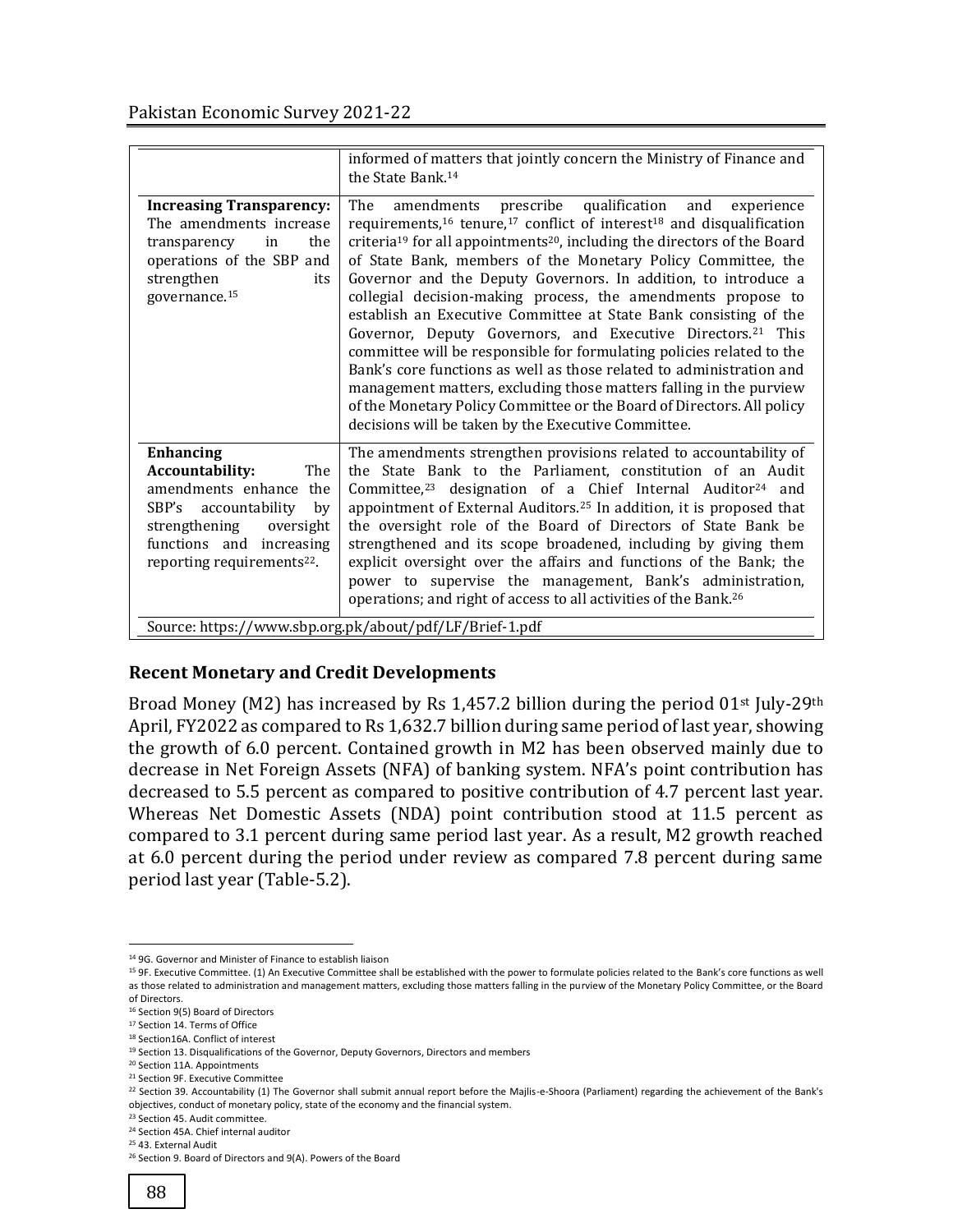| <b>Table-5.2: Profile of Monetary Indicators</b>                      |                      |            | Rs billion |
|-----------------------------------------------------------------------|----------------------|------------|------------|
|                                                                       | <b>FY21 (Stocks)</b> | 29/04/2022 | 30/04/2021 |
| Net Foreign Assets (NFA)                                              | 724.7                | $-1327.7$  | 980.6      |
| Net Domestic Assets (NDA)                                             | 23,573.0             | 2784.8     | 652.1      |
| Net Government Borrowing                                              | 16,265.1             | 1795.6     | 619.7      |
| Borrowing for budgetary support                                       | 15,373.5             | 1586.8     | 642.6      |
| From SBP                                                              | 5,332.5              | 133.5      | $-1164.3$  |
| from Scheduled banks                                                  | 10.041.0             | 1453.3     | 1807.0     |
| Credit to Private Sector                                              | 7,629.1              | 1312.9     | 454.4      |
| Credit to PSEs                                                        | 1,436.7              | 14.6       | $-26.6$    |
| <b>Broad Money</b>                                                    | 24,297.7             | 1457.2     | 1632.7     |
| Reserve Money                                                         | 8,663.5              | 1171.0     | 550.8      |
| Growth in M2 (%)                                                      | 16.2                 | 6.0        | 7.8        |
| Reserve Money Growth (%)                                              | 12.8                 | 13.5       | 7.2        |
| Source: Weekly Profile of Monetary Aggregates, State Bank of Pakistan |                      |            |            |

Within Broad Money, the NFA of the banking sector contracted by Rs 1,327.7 billion against expansion of Rs 980.6 billion in last year.

The NFA of SBP witnessed contraction of Rs 1,360.1 billion during the period under review against expansion of Rs 782 billion in last year. This was contained due to pressure on external front on account of high international commodity prices and expansion in domestic activities, transfers pressure on import bill and current account deficit. The higher foreign currencies outflows on account of debt repayment and foreign exchange operations more than offset the impact of inflows from issuance of Eurobonds and higher remittances received under Roshan Digital account during the period under review. Meanwhile, the allocation of SDRs amounting to US\$ 2.75 billion under IMF's general SDR allocation had no effect on the NFA of SBP.<sup>27</sup> Whereas, NFA of scheduled bank increased by Rs 32.4 billion as compared Rs 198.4 billion in last year.

Conversely, NDA of banking sector observed expansion of Rs 2,784.8 billion against Rs 652.1 billion in last year. Within NDA, NDA of SBP increased by Rs 2,267.5 billion compared to contraction of Rs 557.1 billion in last year. On the other hand, NDA of scheduled banks increased by Rs 517.3 billion against expansion of Rs 1,209.3 billion in last year. The expansion in NDA on account of significant expansion in private sector credit, increased lending to Public Sector Enterprises (PSEs) and lending to government commodity procurement agencies.

Reserve Money (RM) grew by 13.5 percent (Rs 1,171.0 billion) during 1st Jul- 29th April, FY2022 as compared to growth of 7.2 percent (Rs 550.8 billion) during same period last year. High growth in RM is entirely stemmed from NDA of SBP which partially counter by negative NFA of SBP.

Therefore, M2 growth remained 6.0 percent, after expansion of 7.8 percent during same period last year. Contrary to last year, M2 growth totally emanated from growth in NDA which partially offset by contraction in NFA growth.

l

<sup>27</sup> First Quarterly Report, FY2022, SBP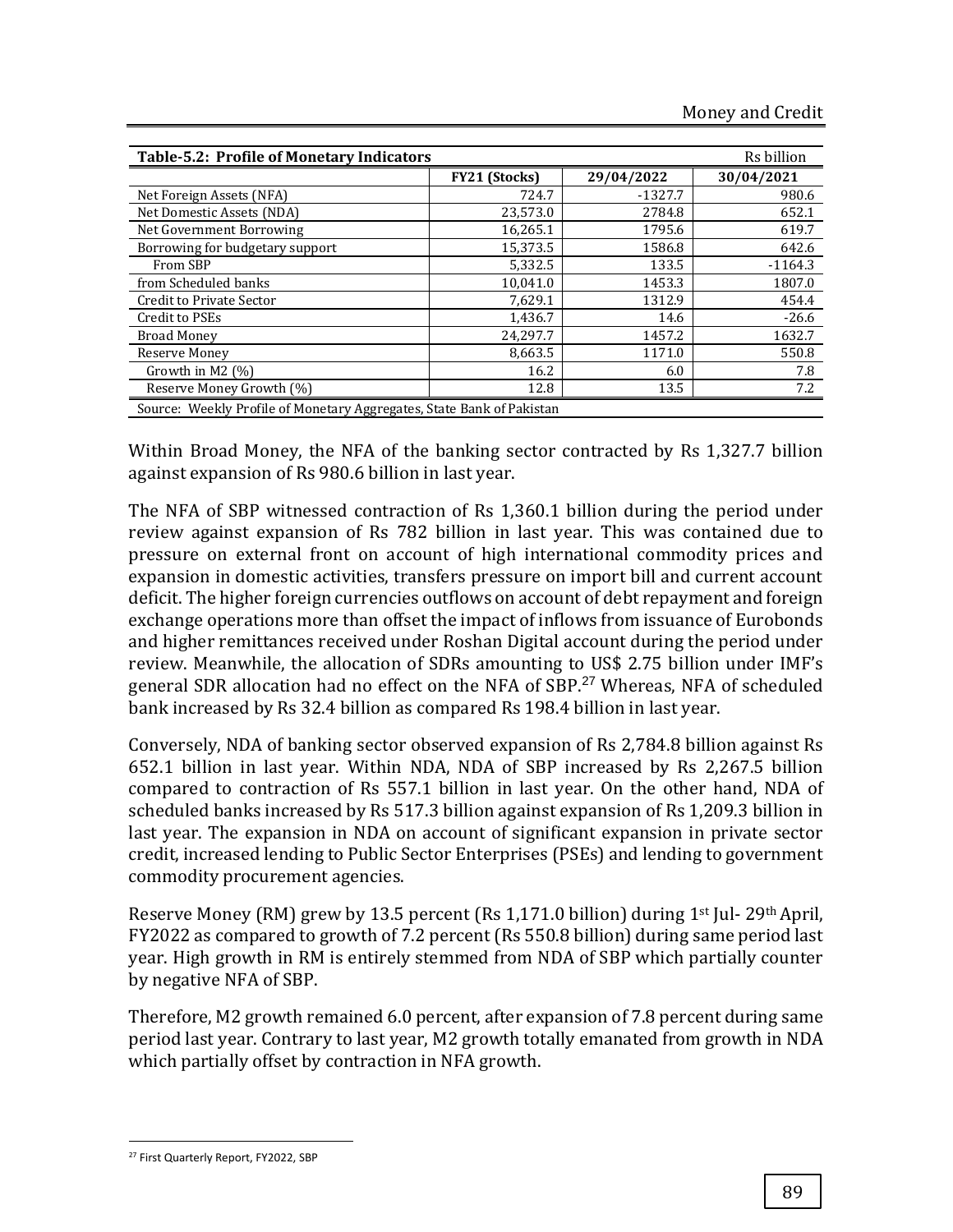

Credit to Public Sector Enterprises (PSEs) witnessed expansion of Rs 14.6 billion as compared to retirement of Rs 26.6 billion during same period last year.

# **Government Borrowing**

The Government sector borrowing increased to Rs 1,586.8 billion for budgetary support during the period 01<sup>st</sup>July-29<sup>th</sup> April, FY2022 as compared to Rs 642.6 billion during same period last year. Domestic borrowing for budgetary support remained higher than last year due to pressure on the external front for high payments. Within budgetary support, Government has borrowed Rs 133.5 billion from SBP as compared to retirement of Rs 1,164.3 billion in the same period last year. On the other hand, Government has borrowed Rs 1,453.3 billion from scheduled banks as compared to borrowing of Rs 1,807.0 billion last year. As a result, net Government sector borrowing amounted to Rs 1,795.6 billion against the borrowing of Rs 619.7 billion during same period last year.

During first nine months of FY2022, Government has financed around 62 percent of fiscal deficit from domestic sources. Within domestic sources, bank and non-bank financing share remained 66 and 34 percent, respectively.



# **Commodity Finance**

Commodity operation means advances provided either to Government, public sector corporations or private sector for the procurement of commodities such as cotton, rice,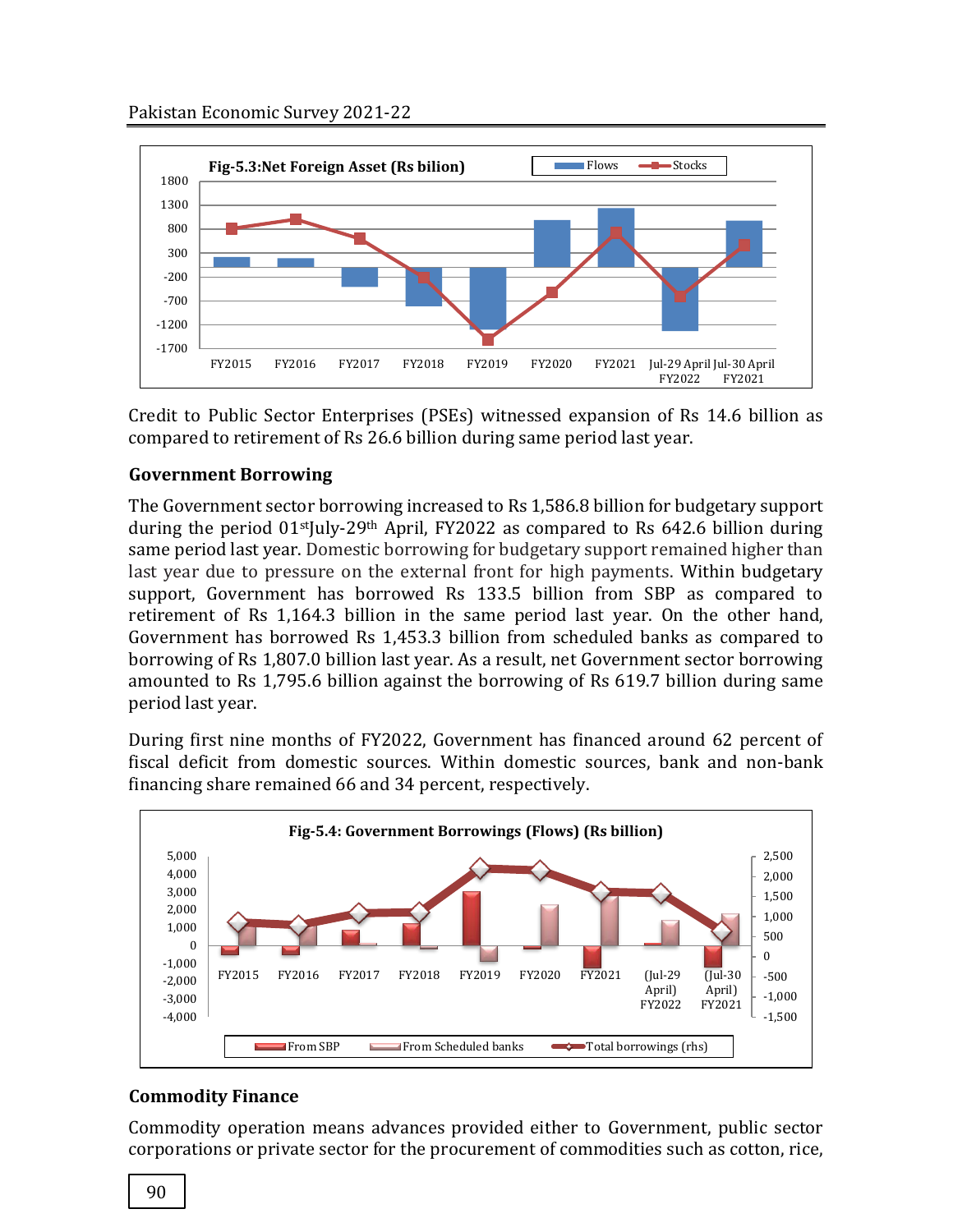wheat, sugar, fertilizer, etc. Both federal and provincial governments borrow from scheduled banks to finance their purchases of commodities.<sup>28</sup> The proceeds from the sale of such commodities are subsequently used to retire commodity borrowing.

During FY2021, commodity finance observed net borrowing of Rs 90.6 billion (posted growth of 11.1 percent) against borrowing of Rs 57 billion (growth of 7.5 percent) in FY2020. The outstanding stock of commodity finance amounted to Rs 904.0 billion in FY2021 as compared Rs 813.4 billion in FY2020. The amount has been borrowed for commodity finance during FY2021 mainly reflected the borrowing of Rs 90.9 billion by wheat procurement agencies from banking system as compared to Rs 43.1 billion in FY2020.



Loans for commodity finance observed a net borrowing of Rs 210.9 billion during 01st Jul-29th April, FY2022 as compared to net retirement of Rs 28.8 billion during same period last year. The outstanding stock of commodity finance reached at Rs 1,115 billion as on 29th April, FY2022, against Rs 785 billion during the same period last year.

During July-March, FY2022, loans for wheat financing observed a net retirement of Rs 45.6 billion against the retirement of Rs 110.8 billion during same period last year. Loans for sugar financing witnessed net retirement of Rs 8.6 billion during the period under review, before borrowing of Rs 1.1 billion in last year. Fertilizer financing observed net retirement of Rs 5.1 billion as compared to net retirement of Rs 2.9 billion last year. Fertilizer sector has paid its loans due to better liquidity situation on account of increased in sales revenues. Cotton financing witnessed net borrowing of Rs 82.0 million as compared to net borrowing of Rs 94.0 million last year. Rice financing shows net retirement of Rs 15 million against the net borrowing of Rs 8.0 million in last year.

# **Credit to Private Sector<sup>29</sup>**

Private sector credit increased significantly to Rs 766.2 billion during FY2021 as compared to Rs 196.4 billion in last year. This unprecedented expansion was primarily due to an accommodative monetary policy stance throughout FY2021, with the policy

 $\overline{\phantom{a}}$ 

<sup>28</sup> Glossary, Monthly Statistical Bulletin, SBP

<sup>&</sup>lt;sup>29</sup>Islamic Financing, Advances (against Murabaha etc), Inventories and other related Items previously reported under Other Assets have been reclassified as credit to private sector.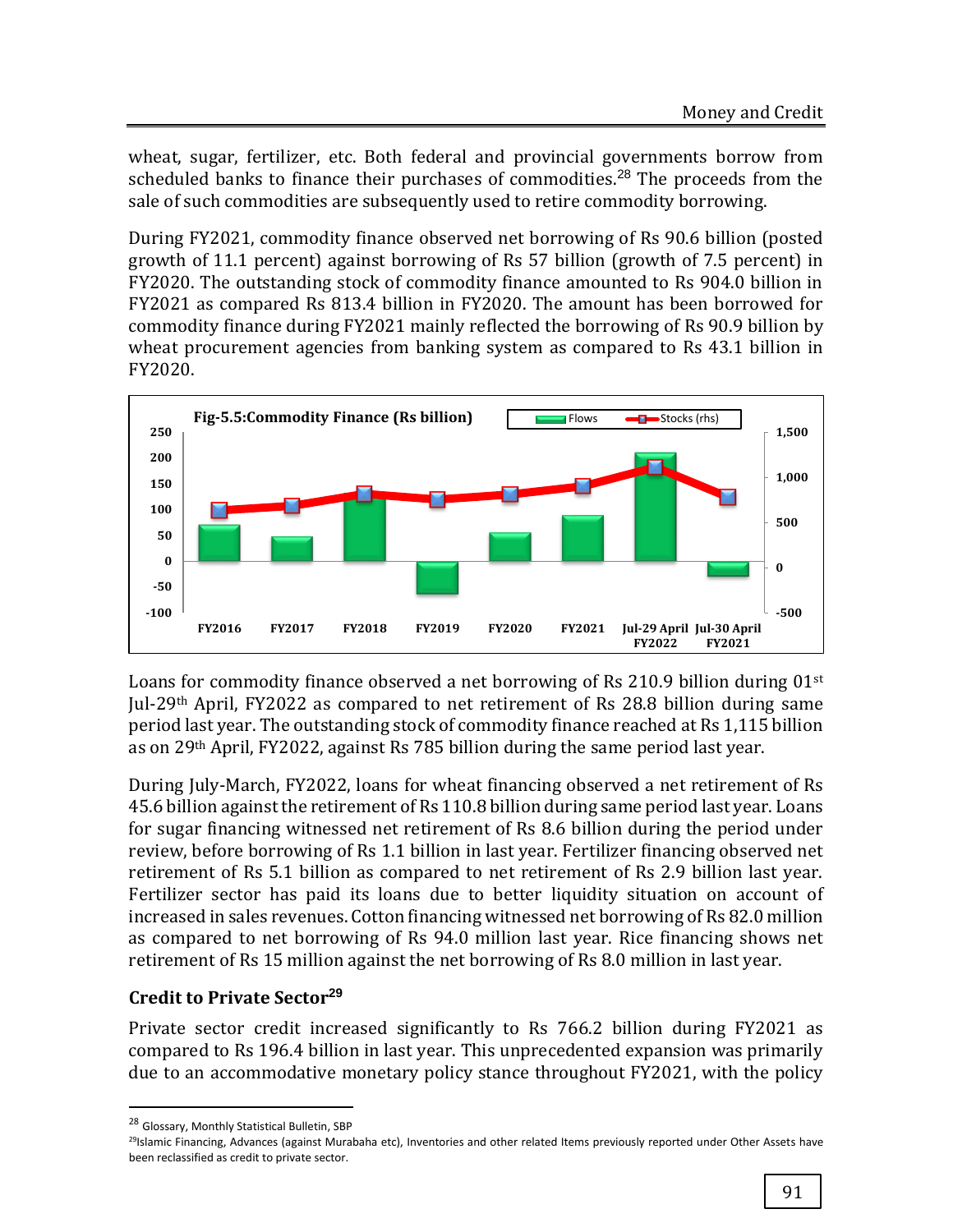rate remaining unchanged at 7.0 percent, as well as the availability of SBP concessional finance schemes such as the Long-Term Finance Facility (LTFF) and the Temporary Economic Refinance Facility (TERF). Within loans to private sector businesses, fixed investment loans increased significantly during FY2021 to Rs 203.5 billion as compared retirement of Rs 27.9 billion in FY2020. On the other hand, working capital loans observed expansion of Rs 169.5 billion as compared Rs 23.3 billion in FY2020.

During the period 1<sup>st</sup> July-29<sup>th</sup> April, FY2022 private sector credit witnessed significant expansion of Rs 1,312.9 billion against Rs 454.4 billion during comparable period of last year, posted significant growth of 189.0 percent. On average, it has posted growth of 17.2 percent as compared to growth of 6.0 percent in last year. On Year on Year (YoY) basis, it has posted growth of 22.2 percent as on 29thApril, 2022.

Quarter-wise data revealed that the first quarter of FY2022 witnessed net expansion of Rs 177.4 billion credit to businesses as compared usual seasonal loan retirement of Rs 101.4 billion in last year. Factors contribute to this unusual expansion include continuation of accommodative policy environment, availability of concessionary financing schemes (mainly TERF), significant growth in LSM and increase in industrial activity and improved business confidence. Policy stance has been changed from accommodative to contractionary during second quarter of FY2022, it increased by 275 bps during second quarter, but high WALR cost has not been transmitted on borrowing pattern. Therefore, it has increased significantly to Rs 682.8 billion during second quarter of FY2022 against the expansion of Rs 320.9 billion during same quarter of last year.



Private Sector business loans increased to Rs 142.0 billion during third quarter of FY2022 against expansion of Rs 60.5 billion during comparable period last year.

## **Sectoral Analysis**

Overall, private sector credit observed an expansion of Rs 1,162.6 billion (growth of 17.0 percent) during Jul-Mar, FY2022 against an increase of Rs 441.5 billion (growth of 7.1 percent) last year. Within private sector credit, loans to private sector businesses increased to Rs 1,002.2 billion (receive 86 percent share of total credit) compared Rs 280.0 billion (63.4 percent of credit) during same period last year. Sectors which posted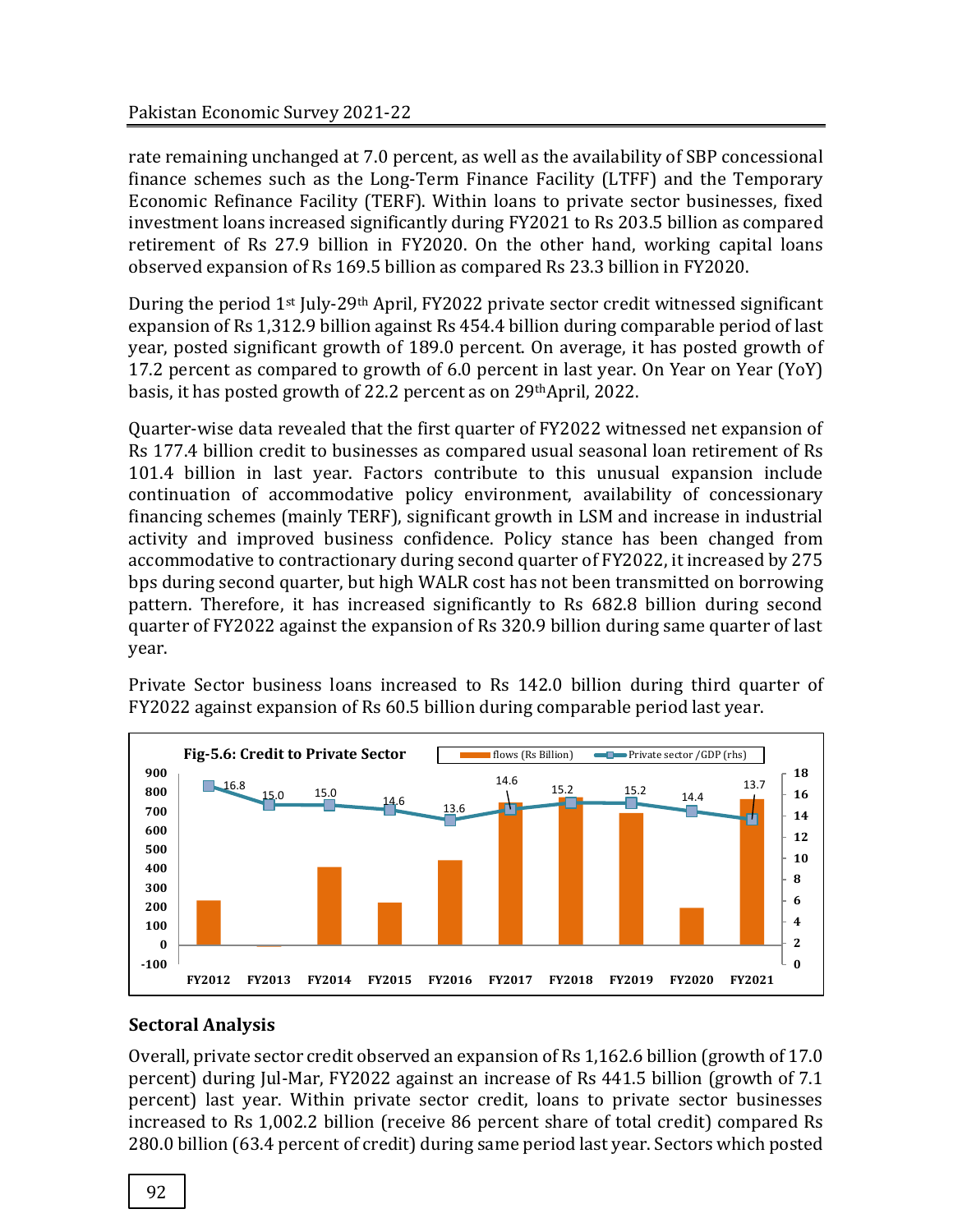higher credit expansion included Manufacturing Rs 789.0 billion (78.7 percent of business loans) of which Textile Rs 334.1 billion (42.3 percent of Manufacturing sector loans), followed by manufacturing of food products Rs 148.7 billion of which Rice processing Rs 62.4 billion and manufacturing of sugar Rs 98.6 billion. Information and Communication sector observed expansion of Rs 66.8 billion, followed by Wholesale and Retail trade Rs 46.1 billon, Construction Rs 31.0 billion and Transport and Storage availed Rs 14.0 billion.

|                                                                              | Rs billion<br>Table- 5.3 : Credit to Private Sector |                         |                                |          |         |                 |                             |         |  |  |  |  |
|------------------------------------------------------------------------------|-----------------------------------------------------|-------------------------|--------------------------------|----------|---------|-----------------|-----------------------------|---------|--|--|--|--|
|                                                                              |                                                     | <b>End Month Stocks</b> |                                |          |         | Jul-Mar (Flows) | <b>Average Growth Rates</b> |         |  |  |  |  |
| <b>Sectors</b>                                                               | June-20                                             | March-21                | June-21                        | March-22 | 2020-21 | 2021-22         | 2020-21                     | 2021-22 |  |  |  |  |
| Overall Credit (1 to 5)                                                      | 6,180.2                                             | 6,621.7                 | 6,827.6                        | 7,990.1  | 441.5   | 1,162.6         | 7.1                         | 17.0    |  |  |  |  |
| 1. Loans to Private                                                          | 5,271.0                                             | 5,551.1                 | 5,712.4                        | 6,714.6  | 280.0   | 1,002.2         | 5.3                         | 17.5    |  |  |  |  |
| <b>Sector Business</b>                                                       |                                                     |                         |                                |          |         |                 |                             |         |  |  |  |  |
| Agriculture                                                                  | 280.2                                               | 281.8                   | 292.3                          | 314.6    | 1.6     | 22.4            | 0.6                         | 7.7     |  |  |  |  |
| Mining and Quarrying                                                         | 83.0                                                | 84.6                    | 67.2                           | 68.3     | 1.6     | 1.1             | 2.0                         | 1.7     |  |  |  |  |
| Manufacturing                                                                | 3,290.3                                             | 3,454.1                 | 3,548.5                        | 4,337.5  | 163.8   | 789.0           | 5.0                         | 22.2    |  |  |  |  |
| Textiles                                                                     | 1,088.4                                             | 1,126.3                 | 1,114.7                        | 1,448.8  | 37.9    | 334.1           | 3.5                         | 30.0    |  |  |  |  |
| Electricity, gas, steam<br>and air conditioning<br>supply                    | 491.8                                               | 548.9                   | 558.7                          | 588.7    | 57.0    | 30.0            | 11.6                        | 5.4     |  |  |  |  |
| Water supply, sewerage,<br>waste management and<br>remediation activities    | 15.1                                                | 22.1                    | 24.2                           | 25.0     | 7.0     | 0.8             | 46.3                        | 3.5     |  |  |  |  |
| Construction                                                                 | 129.6                                               | 138.5                   | 154.4                          | 185.4    | 8.9     | 31.0            | 6.9                         | 20.0    |  |  |  |  |
| Wholesale and retail<br>trade; repair of motor<br>vehicles and motorcycles   | 429.3                                               | 442.9                   | 452.6                          | 498.6    | 13.6    | 46.1            | 3.2                         | 10.2    |  |  |  |  |
| Transportation and<br>Storage                                                | 119.6                                               | 119.4                   | 113.7                          | 127.7    | $-0.2$  | 14.0            | $-0.1$                      | 12.3    |  |  |  |  |
| Accommodation and food<br>service activities                                 | 37.0                                                | 43.3                    | 42.9                           | 41.3     | 6.3     | $-1.6$          | 17.0                        | $-3.8$  |  |  |  |  |
| Information and<br>Communication                                             | 159.2                                               | 162.0                   | 185.4                          | 252.2    | 2.7     | 66.8            | 1.7                         | 36.0    |  |  |  |  |
| Real estate activities                                                       | 29.4                                                | 26.9                    | 30.9                           | 36.8     | $-2.6$  | 5.9             | $-8.8$                      | 19.0    |  |  |  |  |
| Administrative and<br>support service activities                             | 62.2                                                | 59.6                    | 64.6                           | 60.6     | $-2.6$  | $-3.9$          | $-4.2$                      | $-6.1$  |  |  |  |  |
| Education                                                                    | 22.5                                                | 29.0                    | 32.3                           | 36.7     | 6.5     | 4.4             | 29.0                        | 13.7    |  |  |  |  |
| Human health and social<br>work activities                                   | 14.6                                                | 18.1                    | 19.9                           | 19.1     | 3.5     | $-0.8$          | 23.7                        | $-4.2$  |  |  |  |  |
| Arts, entertainment, and<br>recreation                                       | 2.5                                                 | 3.4                     | 3.1                            | 2.9      | 0.9     | $-0.2$          | 34.8                        | $-6.6$  |  |  |  |  |
| Other service activities                                                     | 53.5                                                | 62.8                    | 71.1                           | 69.1     | 9.3     | $-2.0$          | 17.5                        | $-2.9$  |  |  |  |  |
| 2. Trust Funds and Non                                                       | 17.9                                                | 15.7                    | 15.0                           | 14.6     | $-2.2$  | $-0.4$          | $-12.2$                     | $-2.8$  |  |  |  |  |
| <b>Profit Organizations</b>                                                  |                                                     |                         |                                |          |         |                 |                             |         |  |  |  |  |
| 3. Personal                                                                  | 675.7                                               | 836.3                   | 885.9                          | 1,057.7  | 160.6   | 171.8           | 23.8                        | 19.4    |  |  |  |  |
| 4. Others                                                                    | 1.5                                                 | 4.3                     | 3.1                            | 2.8      | 2.8     | $-0.3$          | 178.3                       | $-9.9$  |  |  |  |  |
| 5. Investment in<br><b>Security &amp; Shares of</b><br><b>Private Sector</b> | 214.0                                               | 214.3                   | 211.1                          | 200.4    | 0.3     | $-10.7$         | 0.1                         | $-5.1$  |  |  |  |  |
|                                                                              |                                                     |                         | Source: State Bank of Pakistan |          |         |                 |                             |         |  |  |  |  |

Sizeable increase in credit offtake has been observed during first nine months of current fiscal year, credit demand increased both for fixed investment and working capital loans. Businesses took advantage of SBP concessionary financing schemes, particularly TERF. As a result, fixed investment loans witnessed significant expansion of Rs 333.1 billion during Jul-Mar FY2022 as compared Rs 137.0 billion during same period last year. Sector-wise distribution shows that Manufacturing sector dominated the overall fixed investment loans to Rs 213.9 billion (share of 64%), of which textile sector borrowed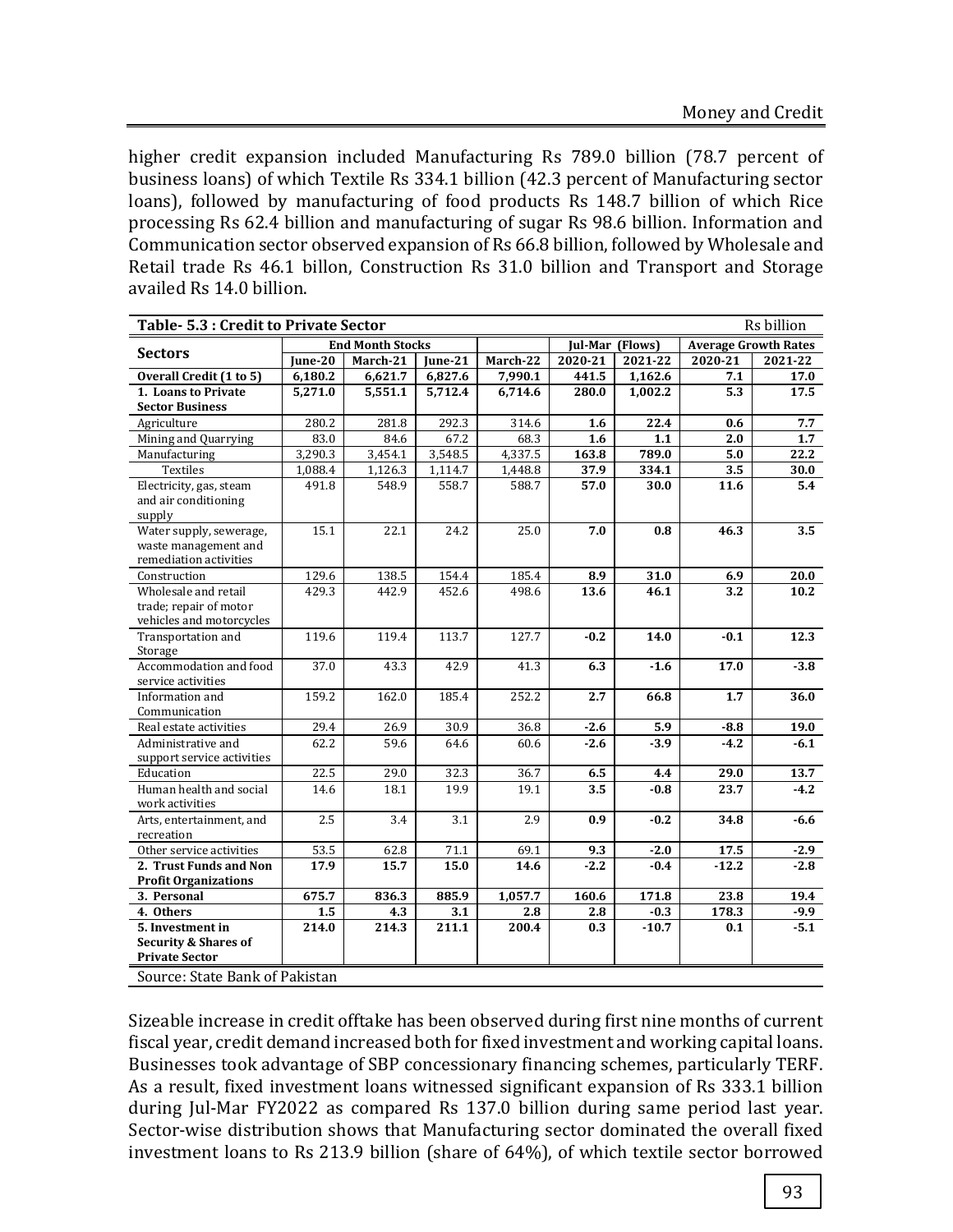major share to Rs 94.6 billion during Jul-Mar FY2022 as compared Rs 45.9 billion during same period last year. The sector availed long term loans facility and benefitted from SBP concessionary schemes as evident from data of textile machinery which posted significant growth of 65 percent during Jul-Mar, FY2022.

Within non-manufacturing sectors, information and communication has borrowed long term loans amounted to Rs 72.5 billion as compared to retirement of Rs 1.5 billion during same period last year. The sector has availed long term loans for expansion and upgradation. Similarly, Electricity and Gas sector has availed fixed investment loans to Rs 26.4 billion, albeit lower than last year of Rs 41.3 billion.

| Table-5.4: Loans Classified by Borrowers (By Type of Finance) P            |                   |                     |                   |                        |                   |                            |  |                   |                   | (Rs billion)      |                   |
|----------------------------------------------------------------------------|-------------------|---------------------|-------------------|------------------------|-------------------|----------------------------|--|-------------------|-------------------|-------------------|-------------------|
| Data based on ISIC 4<br><b>Classifications of Private</b>                  |                   | <b>Total Credit</b> |                   | <b>Working Capital</b> |                   | <b>Fixed</b><br>Investment |  |                   | <b>LTFF</b>       |                   | <b>EFS</b>        |
| <b>Sector Businesses</b>                                                   | Jul-Mar<br>FY2021 | Jul-Mar<br>FY2022   | Jul-Mar<br>FY2021 | Jul-Mar<br>FY2022      | Jul-Mar<br>FY2021 | Jul-Mar<br>FY2022          |  | Jul-Mar<br>FY2021 | Jul-Mar<br>FY2022 | Jul-Mar<br>FY2021 | Jul-Mar<br>FY2022 |
|                                                                            |                   |                     |                   |                        |                   |                            |  |                   |                   |                   |                   |
| <b>Loans to Private Sector</b><br><b>Business</b>                          | 280.0             | 1002.2              | 110.8             | 608.7                  | 137.0             | 333.1                      |  | 120.0             | 202.9             | 68.7              | 101.1             |
| Agriculture, forestry and<br>fishing                                       | 1.6               | 22.4                | 6.5               | 12.9                   | $-4.9$            | 8.5                        |  | 0.2               | 0.6               | 0.3               | 0.1               |
| Mining and quarrying                                                       | 1.6               | 1.1                 | $-3.6$            | $-4.3$                 | 5.2               | 5.4                        |  | 0.0               | 0.0               | $-0.2$            | $-0.1$            |
| <b>Manufacturing</b>                                                       | 163.8             | 789.0               | 60.9              | 566.3                  | 99.9              | 213.9                      |  | 102.8             | 194.9             | 64.1              | 99.4              |
| <b>Manufacture of food</b><br>products                                     | 125.4             | 148.7               | 97.8              | 134.1                  | 27.0              | 13.9                       |  | 7.8               | 15.1              | 7.3               | 15.3              |
| Manufacture of grain mill<br>products                                      | 42.8              | 29.4                | 41.6              | 24.3                   | 1.1               | 4.9                        |  | 1.0               | 1.1               | 10.2              | 10.7              |
| <b>Wheat Processing</b>                                                    | $-1.9$            | $-20.7$             | $-2.4$            | $-21.1$                | 0.4               | 0.4                        |  | 0.4               | 0.2               | 0.0               | $-0.1$            |
| <b>Rice Processing</b>                                                     | 36.7              | 62.4                | 35.4              | 57.1                   | 1.3               | 5.1                        |  | 0.5               | 0.8               | 8.3               | 10.4              |
| Manufacture of sugar                                                       | 73.0              | 98.6                | 63.1              | 100.6                  | 9.7               | $-2.1$                     |  | 1.2               | 3.4               | $-2.3$            | 3.3               |
| <b>Manufacture of beverages</b>                                            | 2.4               | 17.3                | 0.8               | 13.8                   | 1.5               | 3.5                        |  | 0.5               | 0.2               | $-0.4$            | 0.2               |
| <b>Manufacture of textiles</b>                                             | 37.9              | 334.1               | $-9.8$            | 235.3                  | 45.9              | 94.6                       |  | 60.8              | 94.6              | 44.8              | 64.8              |
| <b>Manufacture of coke and</b><br>refined petroleum products               | 2.4               | 25.5                | 1.3               | 21.1                   | 1.1               | 4.5                        |  | 0.4               | 1.4               | 0.3               | 0.0               |
| Manufacture of refined<br>petroleum products                               | 2.2               | 25.9                | 1.1               | 21.3                   | 1.1               | 4.6                        |  | 0.4               | 1.4               | 0.3               | 0.0               |
| <b>Manufacture of chemicals</b><br>and chemical products                   | $-28.9$           | 24.5                | $-8.6$            | 3.9                    | $-20.2$           | 20.5                       |  | 4.1               | 16.5              | 0.2               | 5.0               |
| Electricity, gas, steam and<br>air conditioning supply                     | 57.0              | 30.0                | 16.0              | 3.7                    | 41.3              | 26.4                       |  | 1.1               | $-1.7$            | $-0.1$            | $-0.3$            |
| Electric power generation.<br>transmission and distribution                | 56.4              | 29.3                | 14.6              | 3.6                    | 42.1              | 25.8                       |  | 0.9               | $-2.3$            | $-0.1$            | 0.0               |
| Water supply; sewerage,<br>waste management and<br>remediation activities  | 7.0               | 0.8                 | 5.7               | 1.4                    | 1.3               | $-0.6$                     |  | 0.0               | 0.0               | 0.0               | 0.0               |
| Construction                                                               | 8.9               | 31.0                | 4.7               | $-1.2$                 | $-12.3$           | $-5.7$                     |  | $3.5\,$           | $-5.3$            | 0.1               | 0.0               |
| Wholesale and retail trade;<br>repair of motor vehicles and<br>motorcycles | 13.6              | 46.1                | 7.0               | 38.2                   | 6.2               | 6.0                        |  | 4.2               | 0.1               | 0.6               | 0.7               |
| <b>Transportation and storage</b>                                          | $-0.2$            | 14.0                | 0.4               | 10.2                   | $-0.6$            | 3.1                        |  | 0.9               | 1.8               | $0.0\,$           | 0.0               |
| <b>Accommodation and food</b><br>service activities                        | 6.3               | $-1.6$              | 0.8               | $-2.4$                 | 4.1               | 0.8                        |  | 0.8               | 1.4               | 0.0               | 0.1               |
| <b>Information and</b><br>communication                                    | 2.7               | 66.8                | 4.1               | $-5.7$                 | $-1.5$            | 72.5                       |  | 5.0               | 9.2               | 1.0               | 2.8               |
| <b>Telecommunications</b>                                                  | $-0.3$            | 66.1                | 2.4               | $-3.8$                 | $-2.7$            | 69.9                       |  | 4.7               | 6.7               | 0.0               | 2.5               |
| Real estate activities                                                     | $-2.6$            | 5.9                 | $-0.9$            | 0.8                    | $-5.6$            | $-0.2$                     |  | $0.0\,$           | 0.1               | 0.0               | 0.0               |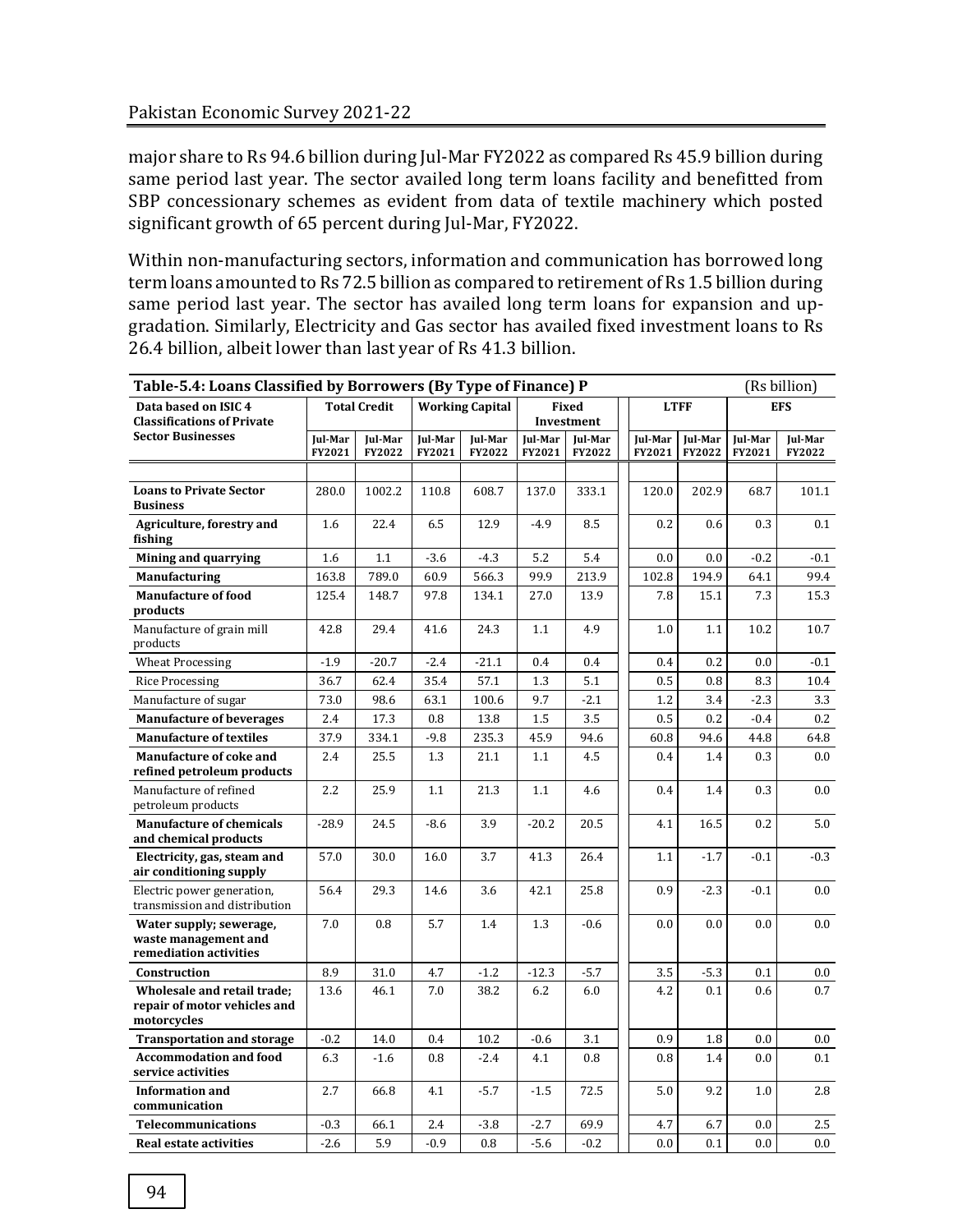| Table-5.4: Loans Classified by Borrowers (By Type of Finance) P<br>(Rs billion)                                                                                                                                                                                                                                                                                                                                                                                                                                                                                                                                                                                                         |                     |                          |                          |                          |                            |                          |  |                   |                          |                                 |                          |
|-----------------------------------------------------------------------------------------------------------------------------------------------------------------------------------------------------------------------------------------------------------------------------------------------------------------------------------------------------------------------------------------------------------------------------------------------------------------------------------------------------------------------------------------------------------------------------------------------------------------------------------------------------------------------------------------|---------------------|--------------------------|--------------------------|--------------------------|----------------------------|--------------------------|--|-------------------|--------------------------|---------------------------------|--------------------------|
| Data based on ISIC 4<br><b>Classifications of Private</b>                                                                                                                                                                                                                                                                                                                                                                                                                                                                                                                                                                                                                               | <b>Total Credit</b> |                          | <b>Working Capital</b>   |                          | <b>Fixed</b><br>Investment |                          |  | <b>LTFF</b>       |                          | <b>EFS</b>                      |                          |
| <b>Sector Businesses</b>                                                                                                                                                                                                                                                                                                                                                                                                                                                                                                                                                                                                                                                                | Jul-Mar<br>FY2021   | Jul-Mar<br><b>FY2022</b> | Jul-Mar<br><b>FY2021</b> | Jul-Mar<br><b>FY2022</b> | Jul-Mar<br><b>FY2021</b>   | Jul-Mar<br><b>FY2022</b> |  | Jul-Mar<br>FY2021 | Jul-Mar<br><b>FY2022</b> | <b>Iul-Mar</b><br><b>FY2021</b> | Jul-Mar<br><b>FY2022</b> |
| Education                                                                                                                                                                                                                                                                                                                                                                                                                                                                                                                                                                                                                                                                               | 6.5                 | 4.4                      | 4.8                      | $-1.4$                   | $-1.6$                     | 0.5                      |  | 0.1               | $-0.2$                   | 0.0                             | 0.0                      |
| Human health and social<br>work activities                                                                                                                                                                                                                                                                                                                                                                                                                                                                                                                                                                                                                                              | 3.5                 | $-0.8$                   | 1.4                      | $-1.0$                   | 0.6                        | 0.1                      |  | 0.2               | 0.6                      | 0.0                             | 0.0                      |
| P: Provisional                                                                                                                                                                                                                                                                                                                                                                                                                                                                                                                                                                                                                                                                          |                     |                          |                          |                          |                            |                          |  |                   |                          |                                 |                          |
| Notes:<br>1. Classification of Private Sector - Business based on International Standard Industrial Classification (ISIC), Rev. 4 of United Nation adopted from June<br>2019.                                                                                                                                                                                                                                                                                                                                                                                                                                                                                                           |                     |                          |                          |                          |                            |                          |  |                   |                          |                                 |                          |
| 2. Islamic Financings, Advances (against Murabaha etc) and Other related items previously reported under Other Assets has been reclassified as credit<br>to private sector w.e.f June 2014.                                                                                                                                                                                                                                                                                                                                                                                                                                                                                             |                     |                          |                          |                          |                            |                          |  |                   |                          |                                 |                          |
| 3. With reference to Infrastructure, Housing & SME Finance Department Circular No. 10 of 2020 dated 15th July 2020 and Statistics & Data Warehouse<br>Department circular No. DS.MFS. 013814/20 dated 4th December, 2020, a new category "Construction Finance" has been added to "Loans Classified<br>(By Type of Finance)" from June 2020 onwards. This type of finance includes working capital and fixed investment loans provided by scheduled<br>banks to private sector for construction purposes. Accordingly, release amount under construction financing increased to Rs 60.5 billion during Jul-<br>Mar, FY2022 as compared to Rs 32.2 billion during same period last year. |                     |                          |                          |                          |                            |                          |  |                   |                          |                                 |                          |

Source: SBP

Working Capital loans observed expansion of Rs 608.7 billion during Jul-Mar, FY2022 as compared expansion of Rs 110.8 billion during same period last year. Demand for short term loans has increased on account of high exports proceed particularly in textile sector, expansion of economic activities and higher commodity prices at global level which transfers pressure on domestic prices. Accordingly, manufacturing sector credit offtake amounted to Rs 566.3 billion against the borrowing of Rs 60.9 billion during same period last year. Of which, textile sector is the dominant sector, credit demand increased to Rs 235.3 billion against retirement of Rs 9.8 billion during last year. The textile sector also benefitted from SBP Export Finance Scheme (EFS) at a concessional rate of 3.0 percent, being the major exporter and availed Rs 64.8 billion against Rs 44.8 billion in last year.

Higher international fuel prices and domestic demand on account of expansion in economic activities also reflects in petroleum sector credit demand for working capital loans, which increased to Rs 21.3 billion compared Rs 1.1 billion during same period last year. This also evident from 77.0 percent increase in Brent crude prices in March, 2022 on YoY basis and total oil sales by 23.0 percent.

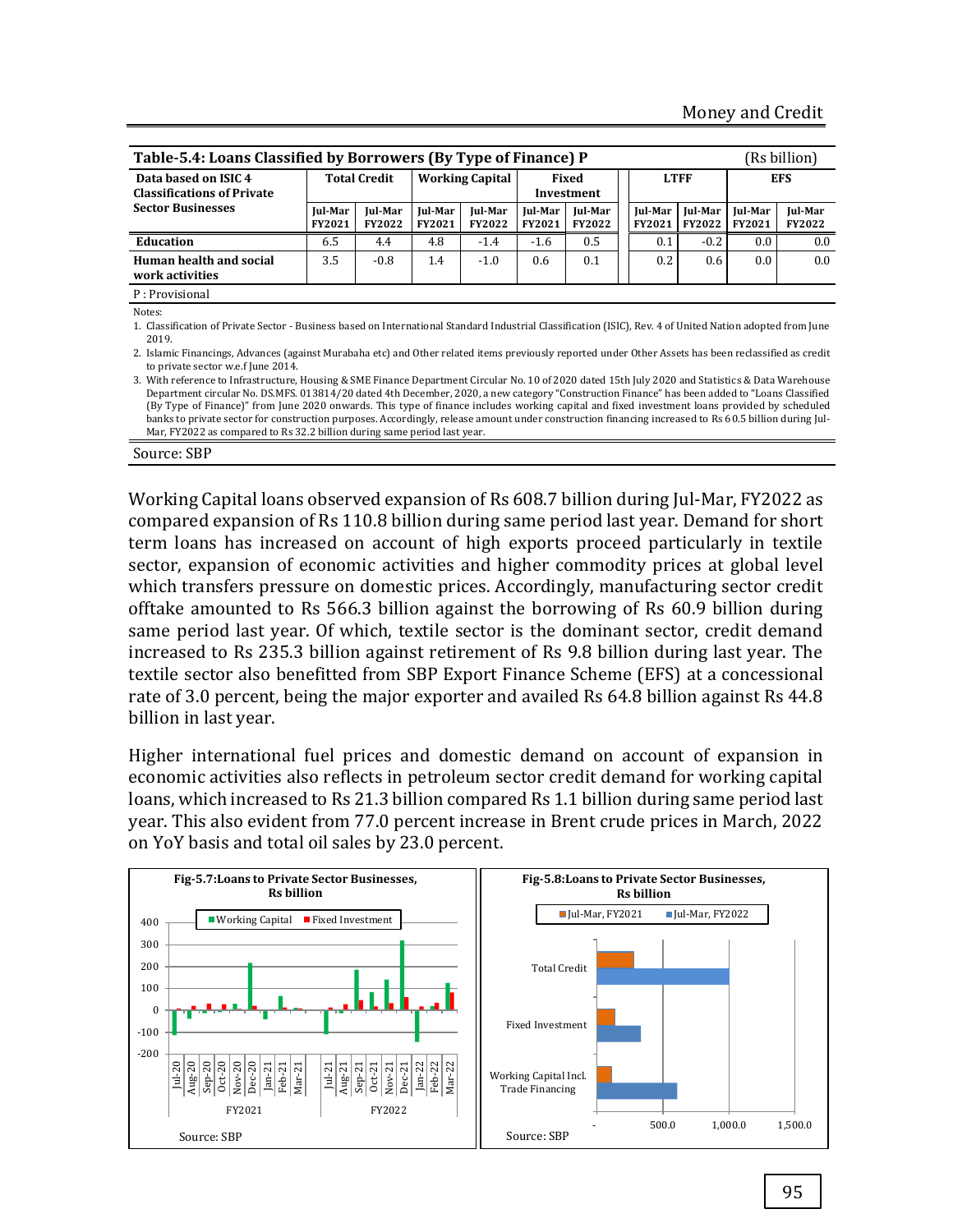Consumer financing continued to accelerate and major impetus came from housing and automobile sector (Table 5.5). Consumer financing increased to Rs 143.6 billion (growth of 20.3 percent) during Jul-Mar, FY2022 as compared to Rs 131.7 billion (growth of 24.7 percent) during same period last year. Banks consumer loans demand primarily stemmed from automobile sector, with dominant share of 39 percent in total portfolio. Increasing demand also evident from cars sales which increased by 54.0 percent during Jul-Mar, FY2022.

| Table-5.5: Consumer Financing Rs billion       |                           |               |                 |               |  |
|------------------------------------------------|---------------------------|---------------|-----------------|---------------|--|
|                                                | <b>July-March (Flows)</b> |               | Growth $(\%)^*$ |               |  |
| <b>Description</b>                             | <b>FY2021</b>             | <b>FY2022</b> | <b>FY2021</b>   | <b>FY2022</b> |  |
| <b>Consumer Financing</b>                      | 131.7                     | 143.6         | 24.7            | 20.3          |  |
| For house building                             | 13.8                      | 66.6          | 17.2            | 64.3          |  |
| For transport <i>i.e.</i> purchase of car      | 73.6                      | 55.5          | 34.9            | 18.0          |  |
| Credit cards                                   | 10.0                      | 13.9          | 23.1            | 25.2          |  |
| Consumers durable                              | $-2.7$                    | 1.4           | $-33.6$         | 23.5          |  |
| Personal loans                                 | 37.2                      | 6.2           | 19.4            | 2.6           |  |
| 0ther<br>61                                    | $-0.1$                    | 0.2           | $-16.7$         | 24.0          |  |
| * Growth is calculated on the basis of Stocks. |                           |               |                 |               |  |
| Source: State Bank of Pakistan                 |                           |               |                 |               |  |

House building sector has witnessed unprecedented growth of 64.3 percent (Rs 66.6 billion) during Jul-Mar FY2022 as compared growth of 17.2 percent (Rs 13.8 billion) in last year. This surge in house building loans demand primarily due to measures taken by Government and SBP to promote housing and construction financing in the country.

In October 2020, the Government of Pakistan augmented these efforts by introducing the Government Markup Subsidy Scheme (G-MSS) wherein, now commonly known as Mera Pakistan Mera Ghar (MPMG) Scheme. This scheme enables banks to provide financing for the construction and purchase of houses at very low financing rates for low to middle income segments of the population.

SBP also instructed banks to target housing and construction finance on July 15, 2020. Banks were required to increase their housing and construction finance portfolio to 5 percent of their domestic private sector advances by the end of 2021. As a result, banks' financing to housing and construction sector increased to Rs 367 billion as of December 31, 2021 from Rs148 billion as of June 30, 2020. For 2022, Banks have been directed to increase their housing and construction portfolio to 7 percent of their domestic private sector advances, i.e. up to Rs 560 billion<sup>30</sup>.

# **Monetary Liabilities**

Monetary Liabilities include currency in circulation, demand deposits, time deposits and Resident Foreign Currency Deposits.

 $\overline{\phantom{a}}$ 

<sup>30</sup>https://www.sbp.org.pk/press/2022/Pr1-14-Apr-2022.pdf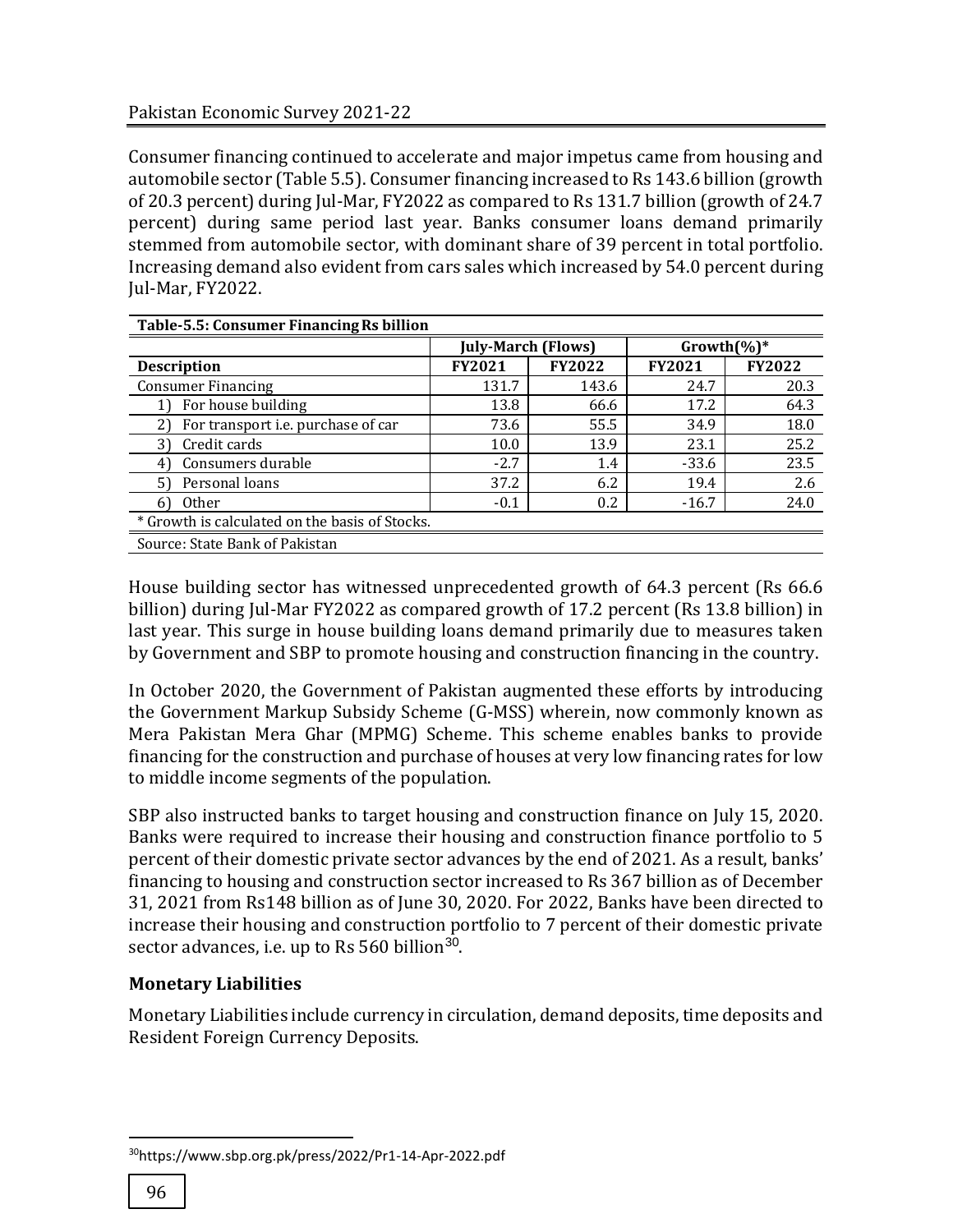# **Currency in Circulation (CiC)**

During the period 01<sup>st</sup>July-29<sup>th</sup> April, FY2022 CiC witnessed an expansion of Rs 991.7 billion (growth of 14.4 percent) as compared to expansion of Rs 673.0 billion (growth of 11.0 percent) during same period last year. Currency-to-M2 ratio reached 30.7 as on 29thApril, 2022 against 30.2 percent during same period last year. Significant growth in CiC has been observed particularly in the month of April, 2022 on account of cash demand during Ramzan and Eid Festive.

| Rs million<br><b>Table-5.6: Monetary Aggregates</b> |                 |            |            |            |  |  |  |  |
|-----------------------------------------------------|-----------------|------------|------------|------------|--|--|--|--|
|                                                     | <b>End June</b> |            | 29th April |            |  |  |  |  |
| Items                                               | 2020            | 2021       | 2020-21    | 2021-22    |  |  |  |  |
| A.Currency in Circulation                           | 6,142,016       | 6,909,937  | 6,814,968  | 7,901,646  |  |  |  |  |
| Deposit of which:                                   |                 |            |            |            |  |  |  |  |
| B. Other Deposits with SBP                          | 41,218          | 68,004     | 61,403     | 95,272     |  |  |  |  |
| C. Total Demand & Time Deposits incl.RFCDs          | 14,724,770      | 17,319,755 | 15,664,377 | 17,757,930 |  |  |  |  |
| of which RFCDs                                      | 1,074,511       | 1,046,150  | 1,018,992  | 1,122,176  |  |  |  |  |
| Monetary Assets Stock (M2) A+B+C                    | 20,908,004      | 24,297,696 | 22,540,748 | 25,754,848 |  |  |  |  |
| <b>Memorandum Items</b>                             |                 |            |            |            |  |  |  |  |
| Currency/Money Ratio                                | 29.4            | 28.4       | 30.2       | 30.7       |  |  |  |  |
| Other Deposits/Money ratio                          | 0.2             | 0.3        | 0.3        | 0.4        |  |  |  |  |
| Total Deposits/Money ratio                          | 70.4            | 71.3       | 69.5       | 68.9       |  |  |  |  |
| RFCD/Money ratio                                    | 5.1             | 4.3        | 4.5        | 4.4        |  |  |  |  |
| <b>Income Velocity of Money</b>                     | 2.3             | 2.5        |            |            |  |  |  |  |
| Source: State Bank of Pakistan                      |                 |            |            |            |  |  |  |  |

# **Deposits**

Bank deposits (including demand, time and Resident Foreign Currency Deposits (RFCD)) increased by Rs 438.2 billion (growth of 2.5 percent) during the period 01st July-29th April, FY2022 as compared Rs 939.6 billion (growth of 6.4 percent) during same period last year. Within deposits, demand deposits witnessed expansion of Rs 363.8 billion against Rs 1,172.1 billion in last year.

This slowdown in deposit growth was partly due to high base effect of deposits at end-June 2021. Accordingly, demand deposit increased by Rs 2,686.4 billion in FY2021 as compared Rs 1,494.0 billion in FY2020. On the other hand, time deposits decreased by Rs 1.6 billion as compared decline of Rs 177.0 billion in last year. On the contrary, RFCDs increased by Rs 76.0 billion as compared to contraction of Rs 55.5 billion last year, on account of massive PKR depreciation around 15.3 percent during Jul-Apr, FY2022 as compared appreciation of 8.0 percent during same period last year, reversing the position of foreign currency deposits. Resultantly, significant increase in CiC and reduction of deposits has led to increase in currency-to-deposits ratio to 44.5 percent as of 29th April, 2022 compared 43.5 during same period last year.

# **Monetary Management**

During the period July-March, FY2022, average Open Market Operations (OMOs) stepup almost double to Rs 2,214.6 billion as compared Rs 1,291.1 billion during same period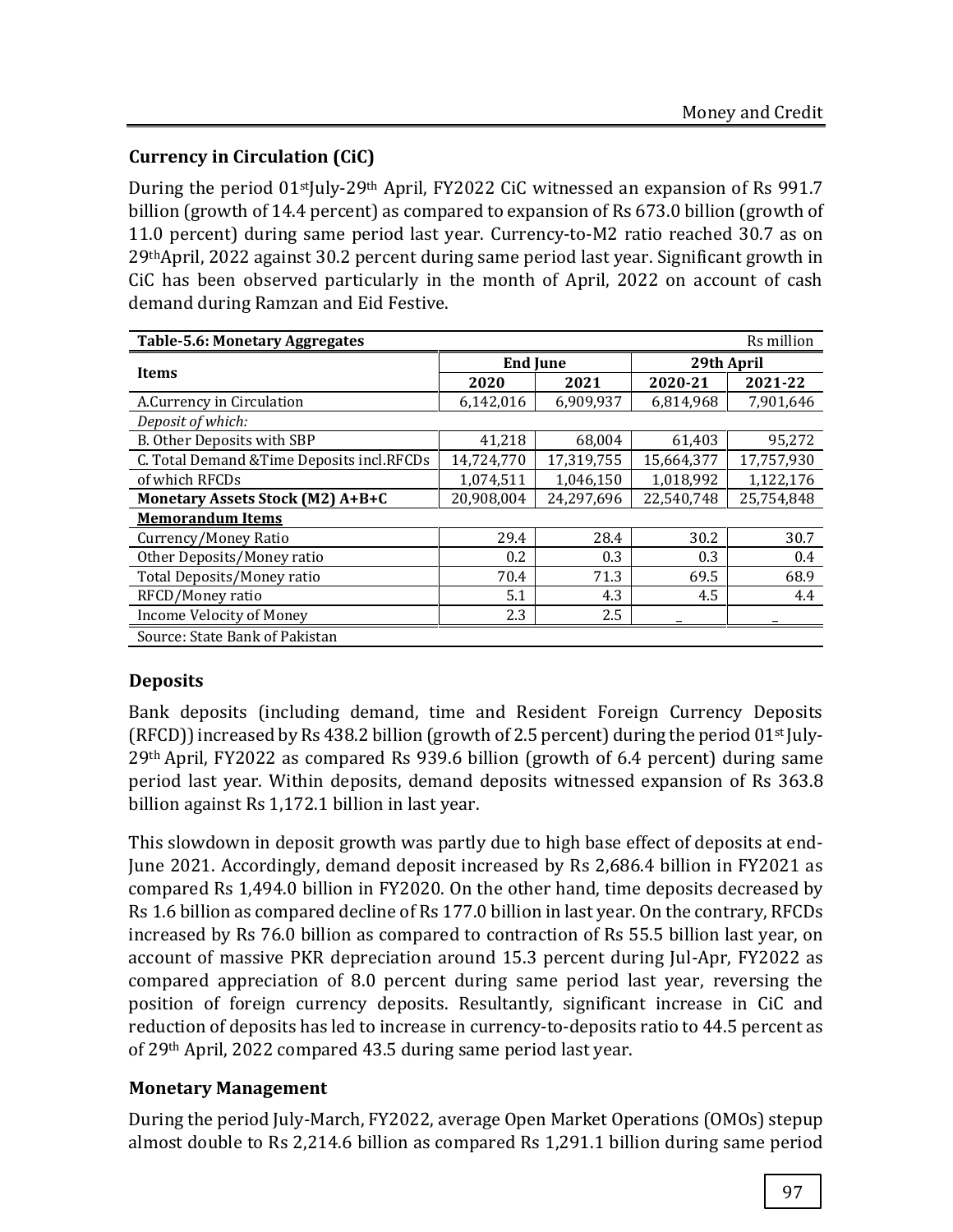last year. Net injections have increased on account of increase in liquidity requirement, which primarily stem from significant increase in private sector credit offtake, increase in government budgetary borrowing and SBP's foreign exchange operations cumulatively increased the Rupee liquidity requirements of commercial banks. Meanwhile, deposit mobilization was not sufficient to bridge this short-term liquidity gap. In response to these requirements, SBP has increased its OMOs injections. Accordingly, the outstanding net injections has rose an average in each of first three quarters.

| Rs billion<br>Table-5.7: Average Outstanding Open Market Operations1 |                                                           |          |         |         |         |  |  |  |  |  |  |
|----------------------------------------------------------------------|-----------------------------------------------------------|----------|---------|---------|---------|--|--|--|--|--|--|
|                                                                      | <b>FY18</b><br><b>FY19</b><br><b>FY20</b><br><b>FY21</b>  |          |         |         |         |  |  |  |  |  |  |
| <b>Full Year</b>                                                     | 1,228.7                                                   | (23.8)   | 1,103.2 | 1,291.1 | 2,214.6 |  |  |  |  |  |  |
| Q1                                                                   | 1,440.9                                                   | 1,035.2  | 1,337.7 | 1,048.3 | 2,127.2 |  |  |  |  |  |  |
| Q2                                                                   | 1,530.5                                                   | $-257.6$ | 912.8   | 822.8   | 1,875.0 |  |  |  |  |  |  |
| $\sqrt{0.3}$                                                         | 1,123.5                                                   | $-641.2$ | 892.4   | 1,158.0 | 2,641.8 |  |  |  |  |  |  |
| Q4                                                                   | 813.1                                                     | $-247.4$ | 1,270.0 | 2,135.2 |         |  |  |  |  |  |  |
|                                                                      | 1: The data does not include the impact of outright OMOs. |          |         |         |         |  |  |  |  |  |  |

Note: (+) amount means net Injections. (-) amount means net mop-up.

Source: State Bank of Pakistan

|           | <b>Table-5.8: Market Treasury bills Auctions</b><br>Rs million |            |           |               |                         |               |               |               |               |  |  |
|-----------|----------------------------------------------------------------|------------|-----------|---------------|-------------------------|---------------|---------------|---------------|---------------|--|--|
|           |                                                                | Jul-Jun    |           |               | Jul-Mar                 |               |               |               |               |  |  |
|           | <b>FY2021</b>                                                  |            |           |               | <b>Offered</b>          |               | Accepted      | W.A.Rate*     |               |  |  |
|           | <b>Offered</b>                                                 | Accepted   | W.A Rate* | <b>FY2021</b> | <b>FY2022</b>           | <b>FY2021</b> | <b>FY2022</b> | <b>FY2021</b> | <b>FY2022</b> |  |  |
| 3-Months  | 15,505,232                                                     | 8,698,476  | 6.9       | 11,269,020    | 12,095,938              | 6,985,123     | 7,450,156     | 12.5          | 9.5           |  |  |
| 6-Months  | 9,989,084                                                      | 5,585,878  | 7.1       | 4,341,280     | 10,515,444              | 2,608,950     | 4,661,527     | 12.6          | 9.8           |  |  |
| 12-Months | 2,462,402                                                      | 580,918    | 7.2       | 1,795,065     | 3,827,187               | 528,226       | 847,815       | 12.4          | 10.0          |  |  |
| Total     | 27,956,718                                                     | 14,865,272 |           |               | 17,405,365   26,438,569 | 10,122,299    | 12.959.498    |               |               |  |  |
|           | <b>Source: State Bank of Pakistan</b>                          |            |           |               |                         |               |               |               |               |  |  |

\*Average of maximum and minimum rates

Market offered the total amount of Rs 26,438.6 billion for T-Bills during Jul-Mar, FY2022 as compared Rs 17,405.4 billion during same period last year. During current fiscal year, the Government has raised Rs 12,959.5 billion (49.0 percent of the offered amount) in the T-bill's auction compared to last year accepted amount of Rs 10,122.3 billion (58 percent of the offered amount). The acceptance for the tenors under T-Bills almost remained same during current fiscal year as compared to last year. During Jul-Mar FY2022, around 57.5 percent of outstanding T-bills comprised of 3 months, followed by 36.0 percent for 6.0 months and just 6.5 percent under 12 months, indicating market's expectation of bottoming out of interest rates.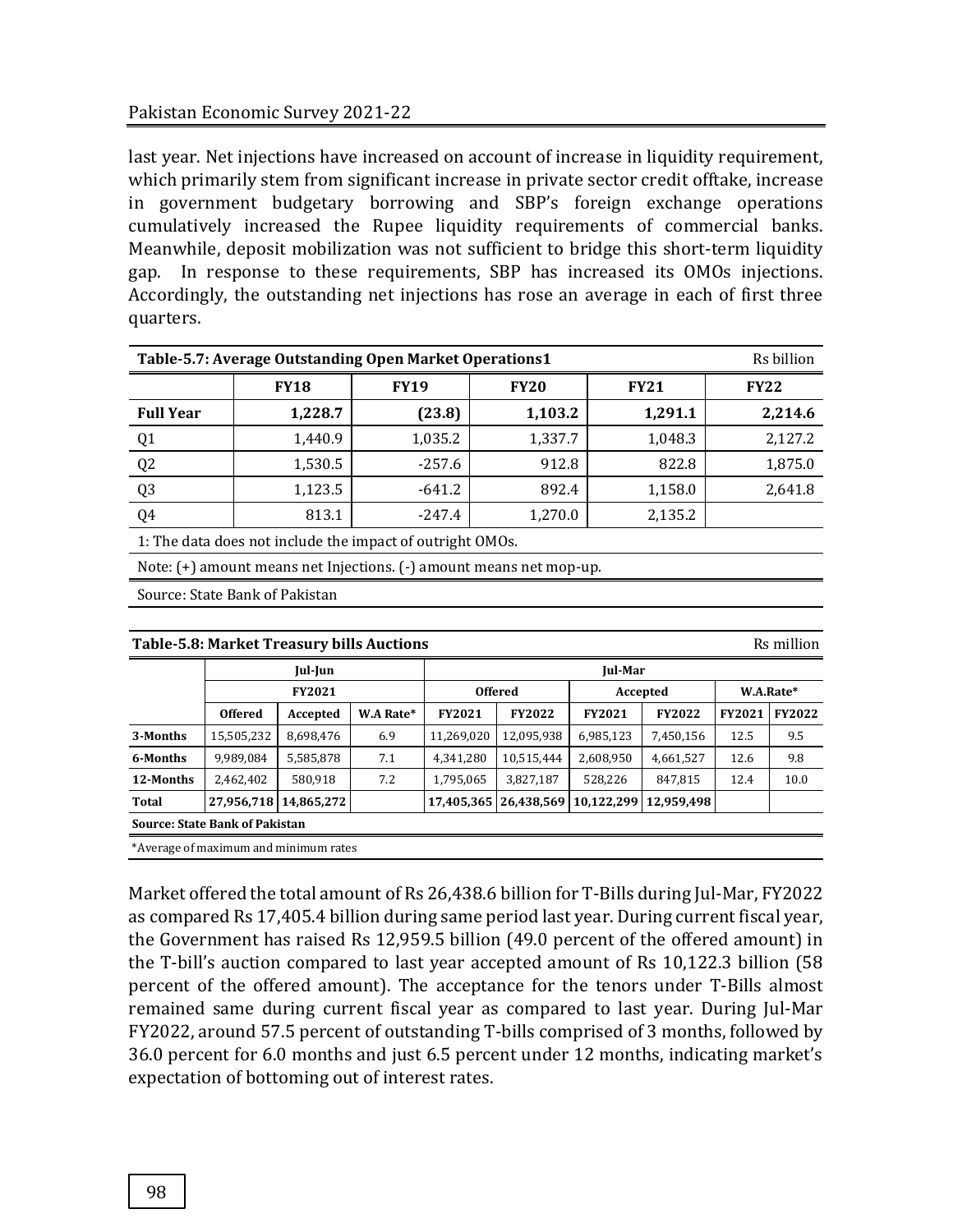

| Table-5.9: Pakistan Investment Bonds Auctions |                |           |        |           |                |                     |               | <b>Rs</b> million |               |
|-----------------------------------------------|----------------|-----------|--------|-----------|----------------|---------------------|---------------|-------------------|---------------|
| <b>PIBs</b>                                   |                | July-June |        |           | Jul-Mar        |                     |               | <b>W.A Rate</b>   |               |
|                                               | <b>Offered</b> | Accepted  | W.A    |           | <b>Offered</b> |                     | Accepted      |                   |               |
|                                               |                |           | Rate   |           |                |                     |               |                   |               |
|                                               |                | FY2021    |        | FY2021    | <b>FY2022</b>  | <b>FY2021</b>       | <b>FY2022</b> | <b>FY2021</b>     | <b>FY2022</b> |
| 3 Years                                       | 1,181,021      | 479,261   | 8.3    | 337,420   | 1,436,991      | 176,740             | 488,929       | 8.3               | 10.2          |
| 5 Years                                       | 866,330        | 301,239   | 9.0    | 450,548   | 1,316,745      | 136,716             | 408,456       | 9.0               | 10.4          |
| 10 Years                                      | 445,052        | 149,729   | 9.5    | 243,752   | 1,077,606      | 83,405              | 225,451       | 9.5               | 10.8          |
| 15 Years                                      | 96,589         | 64,000    | 9.9    | 54,549    | 73,978         | 37,000              | 59,000        | 9.9               | 10.4          |
| <b>Maturity</b>                               |                |           |        |           |                |                     |               |                   |               |
| 20 Years                                      | 72,061         | 62,061    | 10.5   | 50,061    | 10,529         | 40,061              |               | 10.5              |               |
| <b>Maturity</b>                               |                |           |        |           |                |                     |               |                   |               |
| 02 Years                                      | 213423         | 175664    | 99.585 | 120,025   | 1,067,462      | 86,282              | 738,404       | 99.6 Cut          | 99.4 Cut      |
| (Floater)                                     |                |           | 3      |           |                |                     |               | off price         | off price     |
| <b>Maturity (PFL)</b>                         |                |           |        |           |                |                     |               |                   |               |
| Quarterly                                     |                |           |        |           |                |                     |               |                   |               |
| 03 Years                                      | 365,931        | 228,976   | 99.1   | 287,756   | 1,948,458      | 193,776             | 1,449,403     | 99.1 cut          | 98.6 cut      |
| (Floater)                                     |                |           |        |           |                |                     |               | off price         | off price     |
| <b>Maturity (PFL)</b>                         |                |           |        |           |                |                     |               |                   |               |
| Quarterly<br>05 Years                         |                |           |        |           |                |                     |               | 98.0 cut          |               |
| (Floater)                                     | 107,600        | 90,500    | 98.0   | 107,600   |                | 90,500              |               |                   |               |
| <b>Maturity (PFL)</b>                         |                |           |        |           |                |                     |               | off price         |               |
| Quarterly                                     |                |           |        |           |                |                     |               |                   |               |
| 10 Years                                      | 130,050        | 98,542    | 95.3   | 130,050   |                | 98,542              |               | 95.3 cut          |               |
| (Floater)                                     |                |           |        |           |                |                     |               | off price         |               |
| <b>Maturity (PFL)</b>                         |                |           |        |           |                |                     |               |                   |               |
| Quarterly                                     |                |           |        |           |                |                     |               |                   |               |
| 03 Years                                      | 1,193,302      | 624,763   | 99.6   | 1,193,302 |                | 624,763             |               | 99.6 cut          |               |
| (Floater)                                     |                |           |        |           |                |                     |               | off price         |               |
| <b>Maturity (PFL)</b>                         |                |           |        |           |                |                     |               |                   |               |
| Semi-Annual**                                 |                |           |        |           |                |                     |               |                   |               |
| 05 Years                                      | 776,785        | 306,271   | 99.3   | 577,020   | 318,000        | 236,261             | 129,562       | 100.3             | 98.24         |
| (Floater)                                     |                |           |        |           |                |                     |               | cut off           | cut off       |
| <b>Maturity (PFL)</b>                         |                |           |        |           |                |                     |               | price             | price         |
| Semi-Annual**                                 |                |           |        |           |                |                     |               |                   |               |
| 10 Years                                      | 384,124        | 136,707   | 100.5  | 384,124   | 63,150         | 107,802             | 64,553        | 100.1             | 100.0         |
| (Floater)                                     |                |           |        |           |                |                     |               | cut of            | cut of        |
| <b>Maturity (PFL)</b>                         |                |           |        |           |                |                     |               | price             | price         |
| Semi-Annual**                                 |                |           |        |           |                |                     |               |                   |               |
| <b>Total</b>                                  | 5,832,268      | 2,661,913 |        | 3,936,207 |                | 7,312,919 1,911,848 | 3.563.758     |                   |               |

Note: Accepted amount include non-competitive bids as well as short sale accommodation.

\* The banchmark for coupon rate is defined in clause 'B' of DMMD Circular No. 9 dated May 07, 2018.

\*\* Margins quoted ober benchmark rate in fresh auctions of floating rate PIB (PFL)

Source: State Bank of Pakistan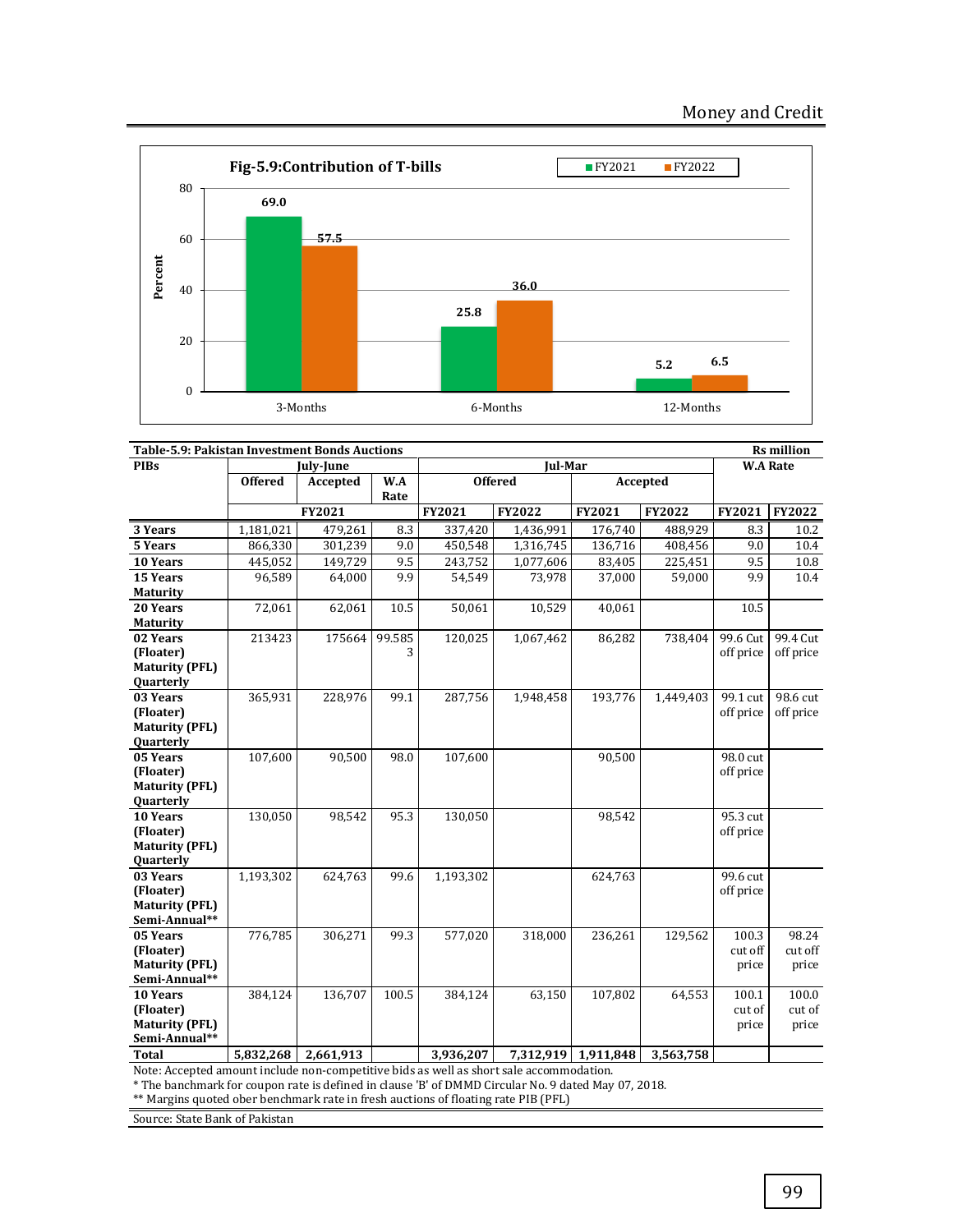During Jul-Mar, FY2022, Government remained inclined towards floating rate long-term debt instrument PIBs. Market offers Rs 3,915.8 billion under fixed rate PIBS which is 53.5 percent of offered amount, while for floaters, the market offered Rs 3,397.1 billion, 46 percent of the offered amount. Keeping in view higher yields demanded by the market compared to the prevailing cut- offs, the Government accepted only Rs 1,181 billion from fixed coupon PIBs (33 percent of the accepted amount). In this backdrop, floaters helped the Government to raise medium-to-long term debt. Given these favorable traits of floaters, the Government was able to raise Rs 2,382 billion via issuances of floating rate PIBs (67 percent of accepted amount). Moreover, 3Y quarterly coupon PIBs remained the market's most favored instrument floaters which contribute around 61 percent of floaters accepted amount.



Monetary policy has changed its direction from accommodating to tightening, the impact has been transferred on Weighted Average Lending Rate (WALR), which was 7.7 percent on gross disbursement in March, 2021 increased to 10.59 percent in March, 2022. Similarly, Weighted Average Deposit Rate (WADR) offered on fresh deposits also increased to 5.1 percent in March, 2022 from 3.2 percent in March, 2021. Accordingly, banking spread, which is the difference between the lending and deposit rates and the cost of channeling funds through intermediaries, increased from 4.5 percent in March, 2021 to 5.5 percent in March, 2022.

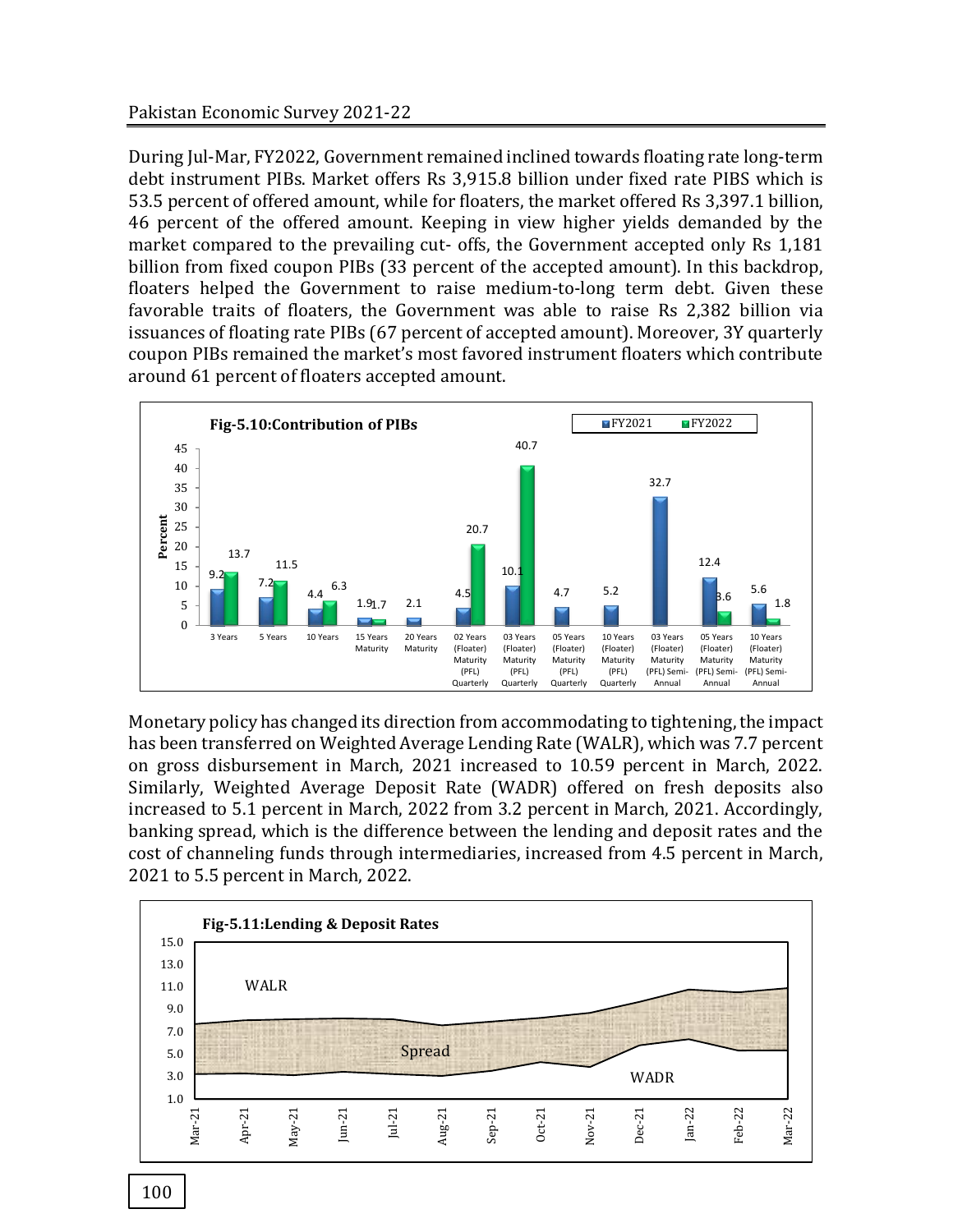## **Financial Sector**

To create conducive and thriving environment for the banking industry, the SBP continued to play its role within its regulatory and supervisory ambit during FY2022.

## **Financial Performance and Standing of Banking Sector**

The banking sector performed reasonably well during CY21. The asset base of the banking sector expanded by 19.6 percent in CY21 (14.2 percent in CY20). The expansion was mostly driven by growth in advances and investments.

Advances (net) increased by 22.1 percent (YoY) in CY21 as compared to the COVIDinduced minimal growth of 0.5 percent in CY20. The growth in advances was broad based, however, textile sector availed highest financing during CY21.

Banks' investments rose by 22.0 percent over the year to reach Rs 14.5 trillion by end Dec-2021. Around 95 percent of the expansion in total investments came from investments in Government securities, reflecting the increased needs of the government for bank credit.

Deposits of the banking sector surged by 17.3 percent over the year to Rs 21.7 trillion by end CY21 (16.1 percent increase in CY20). Current and Savings deposits together contributed 70.9 percent rise in total deposits in CY21. A number of factors, such as revival of economic activities, upbeat momentum of workers' remittances, sizeable increase in Roshan Digital Accounts (RDAs), increased use of digital payment modes and improvement in rate of return on deposits contributed to the rise in deposits during CY21.

Asset Quality indicators of the lending portfolio improved due to contained growth in NPLs as well as better provisioning. The infection ratios, on both gross as well as net basis declined over the year CY21. With high provisions coverage (provisions to NPLs) of 91.2 percent, net NPLs to net loans ratio declined to 0.7 percent by end Dec-2021 from 1.2 percent as of end Dec-2020.

Solvency indicators such as Capital Adequacy Ratio (CAR) moderated to 16.7 percent by end Dec-2021 (18.6 percent at end Dec-2020), largely due to healthy growth in advances. However, the prevailing CAR level remains well above the local and international minimum benchmarks of 11.5 percent and 10.5 percent, respectively.

| Table-5.10: Highlights of the Banking Sector Industry |             |        |             |             |        |        |        |
|-------------------------------------------------------|-------------|--------|-------------|-------------|--------|--------|--------|
|                                                       | <b>CY15</b> | CY16   | <b>CY17</b> | <b>CY18</b> | CY19   | CY20   | CY21   |
| Key Variables (Rs billion)                            |             |        |             |             |        |        |        |
| <b>Total Assets</b>                                   | 14.143      | 15,831 | 18,342      | 19,682      | 21,991 | 25.124 | 30,058 |
| Investments (net)                                     | 6,881       | 7,509  | 8.729       | 7,914       | 8,939  | 11,935 | 14,554 |
| Advances (net)                                        | 4,816       | 5,499  | 6,512       | 7,955       | 8.249  | 8,292  | 10,121 |
| Deposits                                              | 10.389      | 11.798 | 13,012      | 14,254      | 15,953 | 18,519 | 21,720 |
| Equity                                                | 1,323       | 1,353  | 1,381       | 1,406       | 1,658  | 1,862  | 1,942  |
| Profit Before Tax (ytd)                               | 329         | 314    | 267         | 243         | 304    | 411    | 451    |
| Profit After Tax (ytd)                                | 199         | 190    | 158         | 149         | 171    | 244    | 264    |
| Non-Performing Loans                                  | 605         | 605    | 593         | 680         | 761    | 829    | 860    |
| Non-Performing Loans (net)                            | 91          | 90     | 76          | 110         | 141    | 97     | 75     |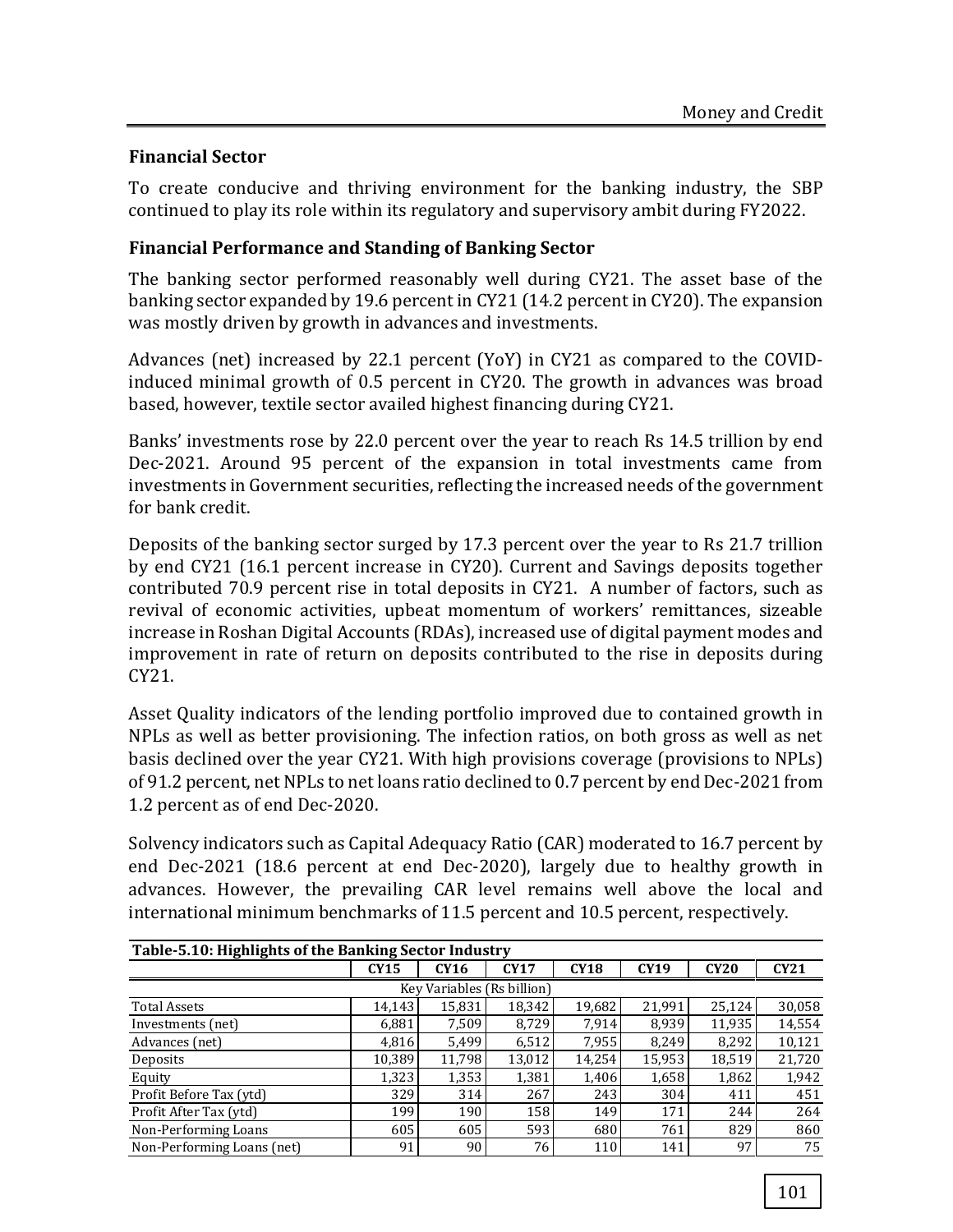## Pakistan Economic Survey 2021-22

|                    | CY16                                                         | <b>CY17</b> | <b>CY18</b>      | CY19 | <b>CY20</b> | CY21 |
|--------------------|--------------------------------------------------------------|-------------|------------------|------|-------------|------|
| Key FSIs (Percent) |                                                              |             |                  |      |             |      |
| 11.4               | 10.1                                                         | 8.4         |                  | 8.6  | 9.2         | 7.9  |
| 1.9                | 1.6                                                          | 1.2         | 1.4              | 1.7  | 1.2         | 0.7  |
| 7.7                | 7.3                                                          | 5.8         | 7.8 <sub>1</sub> | 8.9  | 5.3         | 4    |
| 17.3               | 16.2                                                         | 15.8        | 16.2             |      | 18.6        | 16.7 |
| 46.4               | 46.6                                                         | 50.1        | 55.8             | 51.7 | 44.8        | 46.6 |
|                    |                                                              |             |                  |      |             |      |
|                    | Note: Statistics of profits are on year-to-date (ytd) basis. |             |                  |      |             |      |

## **Financial Development**

The relationship between financial development and economic growth has remained an important issue of debate. A well-developed financial system performs several critical functions to enhance the efficiency of intermediation by reducing information, transaction, and monitoring costs. A modern financial system promotes investment by identifying and funding good business opportunities, mobilizes savings, enables the trading, hedging, and diversification of risk, and facilitates the exchange of goods and services. These functions result in a more efficient allocation of resources, in a more rapid accumulation of physical and human capital.

Financial development (i.e. financial depth) can be measured by different macroeconomic variables such as domestic credit to the private sector as a percentage of GDP, money supply measures, and stock market indicators. In table 5.11, financial depth is measured by M2/GDP ratio, which is widely used as an indicator of financial sector deepening, where higher values represent a more developed financial sector. This ratio has witnessed substantial rise and increased from 36.6 percent in FY2011 to 43.5 percent in FY2021, indicating more developed and efficient financial sector due to SBP various initiatives for financial sector development. The increasing trend is continued in current fiscal year and the ratio stood at 38.5 percent as on 29thApril FY2022.

| Table- 5.11: Financial Depth                  |            |  |  |  |  |
|-----------------------------------------------|------------|--|--|--|--|
| Years                                         | M2/GDP     |  |  |  |  |
| 2010-11                                       | 36.6       |  |  |  |  |
| 2011-12                                       | 38.1       |  |  |  |  |
| 2012-13                                       | 39.6       |  |  |  |  |
| 2013-14                                       | 39.6       |  |  |  |  |
| 2014-15                                       | 41.0       |  |  |  |  |
| 2015-16                                       | 44.1       |  |  |  |  |
| 2016-17                                       | 45.7       |  |  |  |  |
| 2017-18                                       | 46.2       |  |  |  |  |
| 2018-19                                       | 40.6       |  |  |  |  |
| 2019-20                                       | 44.0       |  |  |  |  |
| 2020-21                                       | 43.5       |  |  |  |  |
|                                               | 29th April |  |  |  |  |
| 2020-21                                       | 40.4       |  |  |  |  |
| 2021-22                                       | 38.5       |  |  |  |  |
| Source: EA Wing Calculation, Finance Division |            |  |  |  |  |

## **Box-II: Financial Sector Reforms during July-March FY2022**

To enhance financial soundness and robust performance of the banking sector, SBP has taken various regulatory and policy reforms. The key policy reforms are highlighted below.

#### **Strengthening of Regulatory and Supervisory Environment**

 SBP, in line with the international best practices, introduced a comprehensive set of reforms to enhance supervision and resilience of the banking system.

#### ➢ **Supervisory Reforms**

#### **1. Supervisory Transition to Risk Based Supervisory Regime**

SBP accomplished successful supervisory transition with the implementation of "Risk Based Supervisory (RBS) Framework" in order to improve the supervisory regime and align it with international best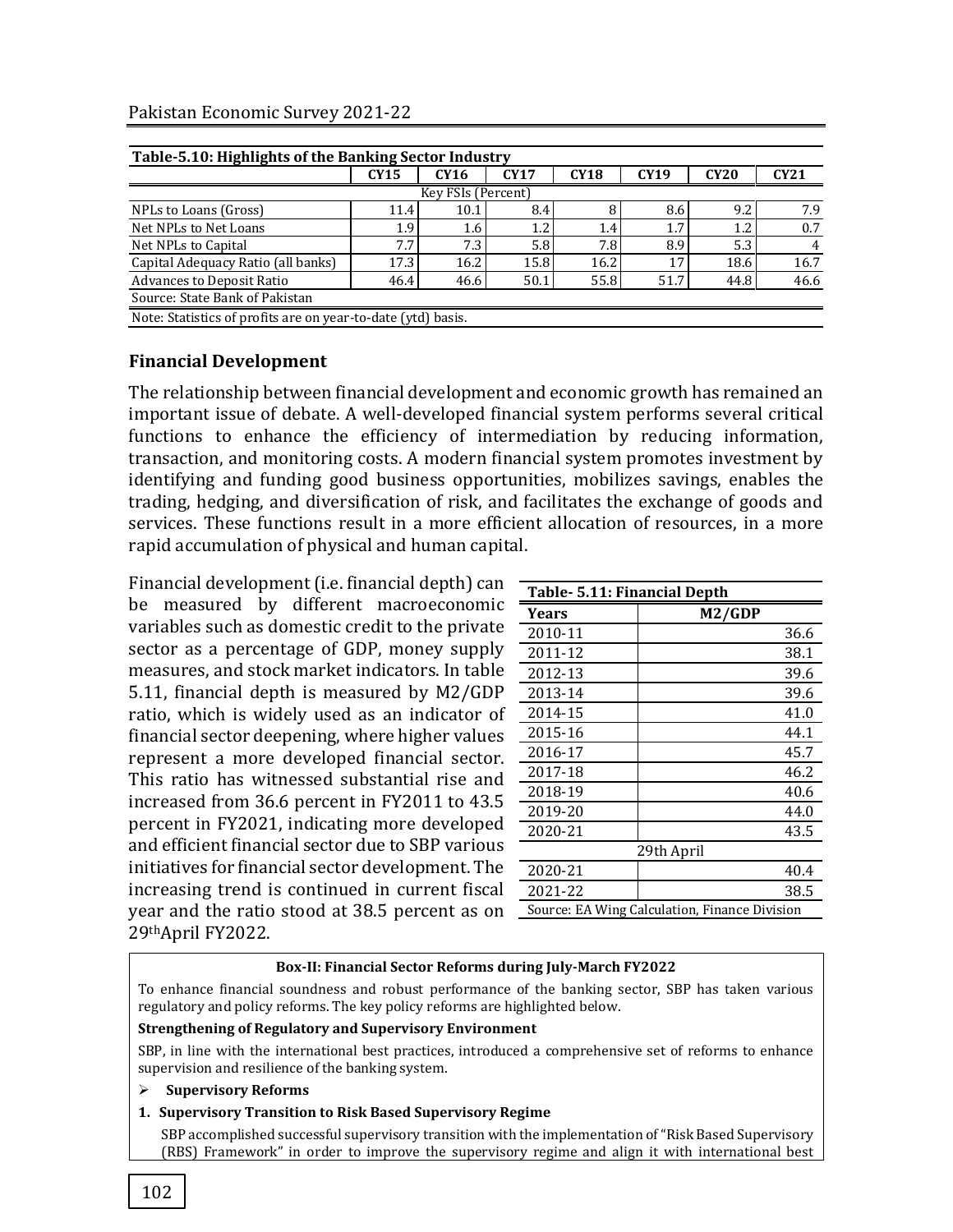practices. Being a forward-looking framework, it will help better understand the risk profiles of regulated entities with respect to both external & internal risks and controls.

#### **2. National Money Laundering/Terror Financing (ML/TF) Risk Assessment of Pakistan**

The National ML/TF Risk Assessment of Pakistan – 2022 (NRA-22) is currently underway and SBP is member of a national level core committee for review and guidance on NRA-22. With respect to NRA-22, SBP conducted a comprehensive assessment of inherent ML/TF vulnerabilities of SBP regulated entities, i.e. Banks, Microfinance Banks, Exchange Companies and Development Finance Institutions.

#### **3. Guidance and Technical Support to Central Directorate of National Savings (CDNS) and Pakistan Post**

SBP has been providing guidance and support to CDNS and Pakistan Post to bridge gaps identified by Asia Pacific Group (APG) in Pakistan's Mutual Evaluation Report (MER). Senior officers of SBP are member of Supervisory Boards constituted for both the institutions.

## ➢ **Regulatory Reforms**

**1.** SBP has developed a licensing and regulatory framework for setting up digital banks in Pakistan. The primary aim of the framework, inter alia, include enhancement of financial inclusion, provision of affordable/cost effective digital financial services especially to unserved and underserved segments of the society and fostering a new set of customer experience.

#### **2. Revision of Corporate Governance Regime**

SBP has comprehensively updated the Corporate Governance Regulatory Framework (CGRF) for banks/DFIs (vide BPRD Circular No. 05 of 2021). The revised framework aims to align with the international standards and principles. The framework covers Fit and Proper Test (FPT) criteria and other corporate governance regulatory requirements for the sponsor shareholders **Issuance of Licensing and Regulatory Framework for Digital Banks** /beneficial owners, members of the Board of Directors (BoDs), Presidents/CEOs and key executives of banks/DFIs.

#### **3. Customers' Digital On Boarding Framework**

SBP has developed a "Customers' Digital on Boarding Framework" for banks/ MFBs which inter alia elaborates basic parameters for opening of bank accounts for Resident Pakistanis through digital channels.

## **4. Implementation of Regulatory Approval System (RAS)**

In order to further strengthen the organizational efficiency, effectiveness and turnaround time of regulatory approval process, SBP has implemented Regulatory Approval System to digitize the end-toend process of various request letters/ proposals received from banks/DFIs/MFBs, their approval process and dissemination of regulatory decisions there against.

## **5. Revised Prudential Regulations for Consumer Financing to Moderate Import Growth**

SBP has revised Prudential Regulations (PRs) for Consumer Financing (vide BPRD Circular Letter No. 29 of 2021), to moderate the demand for imported items, particularly the automobiles and address associated prudential risks to the banks. The changes in the PRs effectively prohibit financing for imported vehicles, and tighten regulatory requirements for financing of domestically manufactured/ assembled vehicles of more than 1000 cc engine capacity and rationalize other Consumer Finance Facilities like personal loans and credit cards.

#### **6. Women Branchless Banking Agents under Banking on Equality Policy**

The introduction of Women Branchless Banking (BB) agents will facilitate women's adoption of digital financial services, especially in rural areas.

## **7. SBP Imposed 100 percent Cash Margin Requirement on Import of Additional 114 Items**

SBP imposed 100 percent Cash Margin Requirements (CMR) on import of 114 items vide BPRD Circular Letter No. 30 of 2021, taking the total number of items subject to CMR to 525. In view of the building current account deficit in the context of fast economic growth, SBP has decided to adjust its policy by imposing CMR on additional import items. This will complement SBP's other policy measures to ease the pressure on import bill and help contain the current account deficit at sustainable levels.

## ➢ **Foreign Exchange (FX) Regime**

## 1. **International Trade**

SBP has taken following measures to facilitate E-Commerce, foreign trade, exporters of SME sectors and export proceeds realization. These measures will not only improve the foreign exchange flows into the country but also enhance the ease of doing business in Pakistan.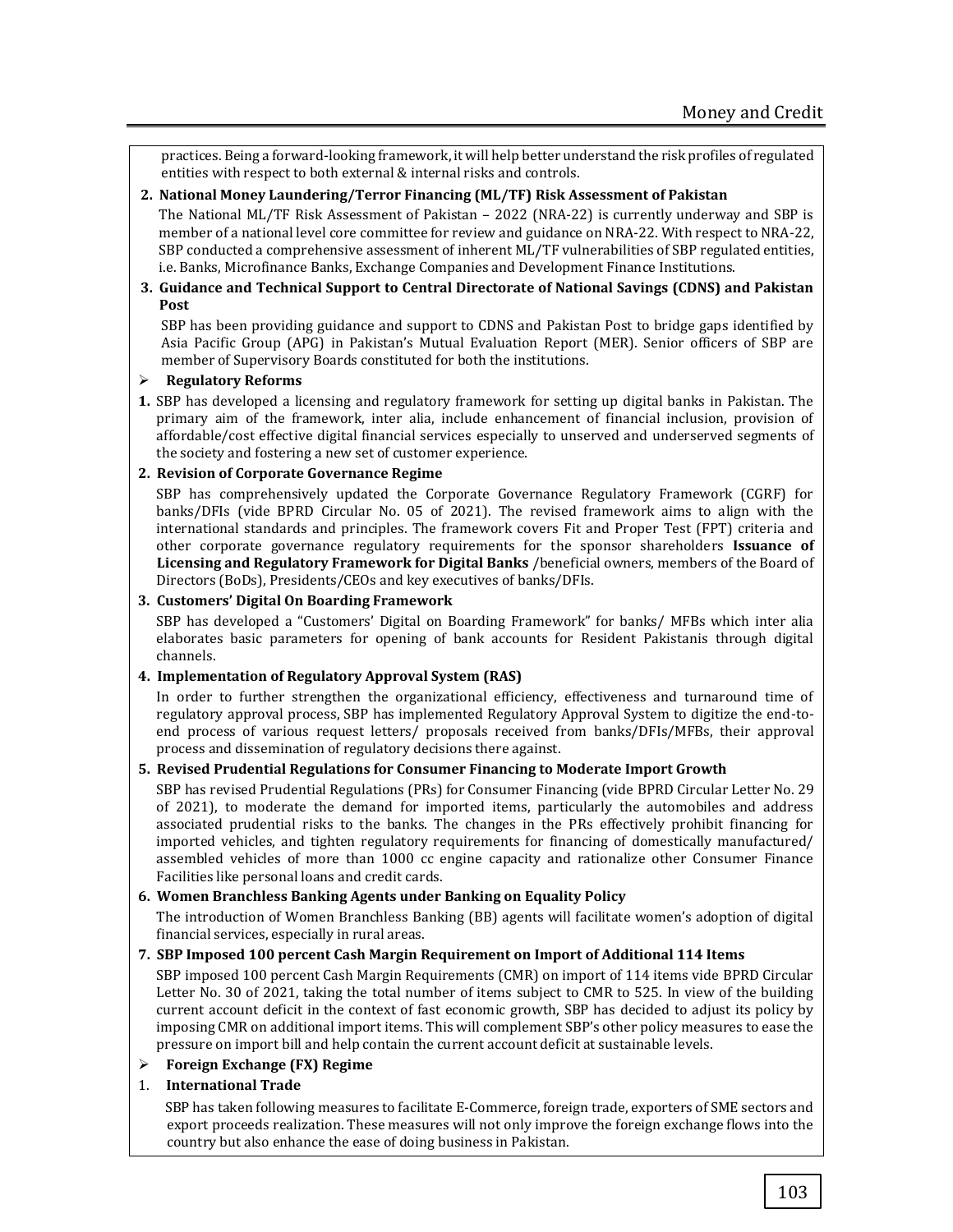- a. To promote e-Commerce exports from Pakistan and facilitate Pakistani exporters/entrepreneurs to sell their products through international digital market places including Amazon, e-Bay, Ali Baba, another framework of Business–to-Business-to-Consumer (B2B2C) e-Commerce has been introduced.
- b. SBP in collaboration with Pakistan Single Window (PSW) project has developed Electronic Data interchange with Banks. PSW system allows parties involved in trade and transport to lodge standardized information and documents with a single-entry point to fulfil all import, export, and transit-related regulatory requirements. It will help reduce the time and cost of doing business by making trade related business processes more efficient, transparent and consistent.
- c. With an objective to improve the timely inflow of foreign exchange from exports proceeds in the market, SBP amended foreign exchange regulations now require exporters to bring export proceeds within a maximum period of 120 days from date of shipment instead of earlier 180 days.

#### **Financial Inclusion**

SBP is pursuing financial inclusion as one of its strategic objectives to promote inclusive economic growth in the country by improving the access and usage of quality financial services among individuals and firms. In this connection, SBP is implementing National Financial Inclusion Strategy (NFIS) and pursuing headline targets to be achieved by end 2023.

Under NFIS, a total of 96 actions/sub-actions are being implemented by more than 30 partners envisaged in this multi-focal strategy to be completed by 2023. As of FY21-22 (upto March 2022), 52 actions/sub-actions have been completed while other tasks are in progress. In terms of progress under headline target of active accounts, as of December 2020, overall number of unique active accounts stood at 53.2 million of which 14.5 million were held by women.

Key Initiatives taken under NFIS are listed below:

- **Gender Mainstreaming Policy**: SBP launched a landmark gender mainstreaming Policy i.e. "Banking on Equality: Reducing the Gender Gap in Financial Inclusion" on September 17, 2021. The Policy aims to introduce a gender lens within the financial sector through five identified pillars and specific measures, to bring a shift towards women friendly business practices. Under the policy, actions are targeted towards improving institutional readiness, product diversification and development capability, customer acquisition and facilitation approaches towards women segments, robust collection of gender disaggregated data, and prioritizing gender focus in SBP's policies. The Policy is in implementation phase and most banks have already submitted board approved plans for ensuring compliance of BOE Policy, while actions plans are being implemented to achieve the below headline targets:
	- i. 20 million women owned active accounts by 2023.
	- ii. 20% of banks' workforce to be women by 2024.
	- iii. 10% of Branchless Banking agents to be women by 2024.
	- iv. 75% of bank access points to have trained women champions in place.
- o **Asaan Mobile Account (AMA) Scheme**: In Dec. 2021, SBP launched the Asaan Mobile Account (AMA) Scheme to cater to the needs of those men and women who don't have access to a smart phone or internet facility. Under this scheme, anyone with a basic feature phone can open and use an account simply by dialing \*2262# and following the steps on their screen. As of March 18, 2022 around 2.7 million AMA accounts have been opened.
- o **Asaan Digital Accounts:** SBP has launched Asaan Digital Accounts as a revolutionary account category that can break barriers, for digital financial inclusion of men and women. The end-to-end digitized solution allows people to open a bank account digitally with a CNIC and no other documentation requirements, from anywhere using their phone or computer through the web portals/apps of banks/MFBs. This account is specifically useful for the female segments who find it challenging to visit bank branches. The account has a maximum balance limit of Rs 1 million, making it a smart choice for freelancers, and home-based workers.

Source: State Bank of Pakistan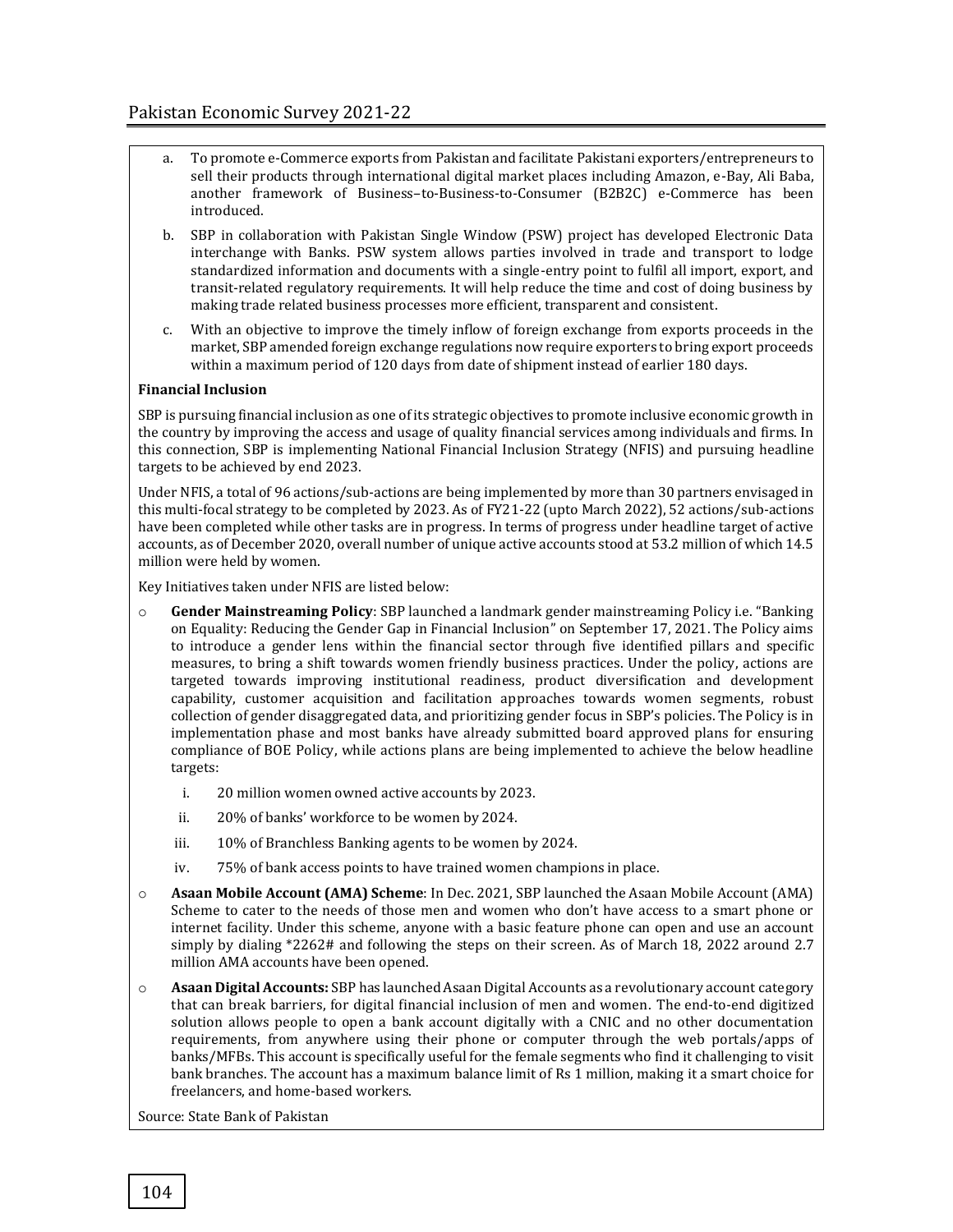## **Islamic Banking**

During CY21, assets of Islamic banking Industry (IBI) witnessed significant YoY increase of Rs 1,308 billion to Rs 5,577.0 billion (growth of 30.6 percent) compared to growth of 30.3 percent in CY20. Deposits of IBI increased by Rs 822 billion to Rs 4,211 billion (growth of 24.2 percent) in CY21. It is pertinent to mention that this is the highest ever increase in assets and deposits of IBI in a year. Accordingly, market share of Islamic banking assets and deposits in the overall banking industry jumped to 18.6 percent and 19.4 percent, respectively by end December 2021 compared 17.0 and 18.3 percent, respectively in CY20. (Table-5.12).

| Table- 5.12: Islamic Banking Industry |             |             |             |       |             |       |
|---------------------------------------|-------------|-------------|-------------|-------|-------------|-------|
|                                       | <b>CY16</b> | <b>CY17</b> | <b>CY18</b> | CY19  | <b>CY20</b> | CY21  |
| Total Assets (Rs billion)             | 1,853.0     | 2.272.0     | 2,658.0     | 3,284 | 4,269       | 5,577 |
| Total Deposits (Rs billion)           | 1,573.0     | 1,885.0     | 2,203.0     | 2,652 | 3,389       | 4,211 |
| Share in Banks' Assets (Percent)      | 11.7        | 12.4        | 13.5        | 14.9  | 17          | 18.6  |
| Share in Banks' Deposits (Percent)    | 13.3        | 14.5        | 15.5        | 16.6  | 18.3        | 19.4  |
| * Provisional                         |             |             |             |       |             |       |
| Source: State Bank of Pakistan        |             |             |             |       |             |       |

Currently, 22 Islamic Banking Institutions (IBIs) (5 full-fledged Islamic banks, 17 conventional banks having Islamic Banking Branches) are providing Shariah compliant products and services through their network of 3,956 branches spread across 125 districts of the country. Further, the number of Islamic Banking windows (dedicated counters at conventional branches) operated by conventional banks having standalone Islamic Banking Branches stood at 1,442 as of December 31, 2021. Breakup of the data between IBs and IBBs shows that assets of IBs posted an annual rise of 21.2 percent (Rs 529 billion), while IBBs observed significant increase of 44.0 percent (Rs 779 billion).

| Table -5.12 (a): Financing Products by Islamic banks |             |             |             |             | <b>Percent share</b> |       |
|------------------------------------------------------|-------------|-------------|-------------|-------------|----------------------|-------|
| <b>Mode of Financing</b>                             | <b>CY16</b> | <b>CY17</b> | <b>CY18</b> | <b>CY19</b> | CY20                 | CY21  |
| Murabaha                                             | 15.8        | 13.2        | 13.6        | 12.9        | 13.7                 | 13.6  |
| Ijara                                                | 6.8         | 6.4         | 6.2         | 5.7         | 4.8                  | 4.4   |
| Musharaka                                            | 15.6        | 22.0        | 19.9        | 19.8        | 22.7                 | 24.9  |
| Mudaraba                                             | 0.0         | 0.0         | 0.0         | 0.0         | 0.0                  | 0.0   |
| Diminishing Muskaraka                                | 34.7        | 30.7        | 33.3        | 34.1        | 33.6                 | 33.8  |
| Salam                                                | 4.4         | 2.8         | 2.4         | 2.6         | 1.9                  | 2.0   |
| Istisna                                              | 8.4         | 8.2         | 9.1         | 9.5         | 8.3                  | 8.3   |
| Qarz/Qarz-e-Hasna                                    | 0.0         | 0.1         | 0.0         | 0.0         | 0.0                  | 0.0   |
| <b>Others</b>                                        | 14.3        | 16.7        | 15.5        | 15.4        | 15.0                 | 13.0  |
| Total                                                | 100.0       | 100.1       | 100.0       | 100.0       | 100.0                | 100.0 |
| Source: State Bank of Pakistan                       |             |             |             |             |                      |       |

Investments (net) made by IBI registered significant increase of 46.7 percent (Rs 589 billion) in CY21 and reached to Rs 1,852 billion in CY21. This increase in investments (net) was mainly due to funds invested by IBIs in multiple Government of Pakistan (GoP) domestic Ijarah Sukuk (GIS).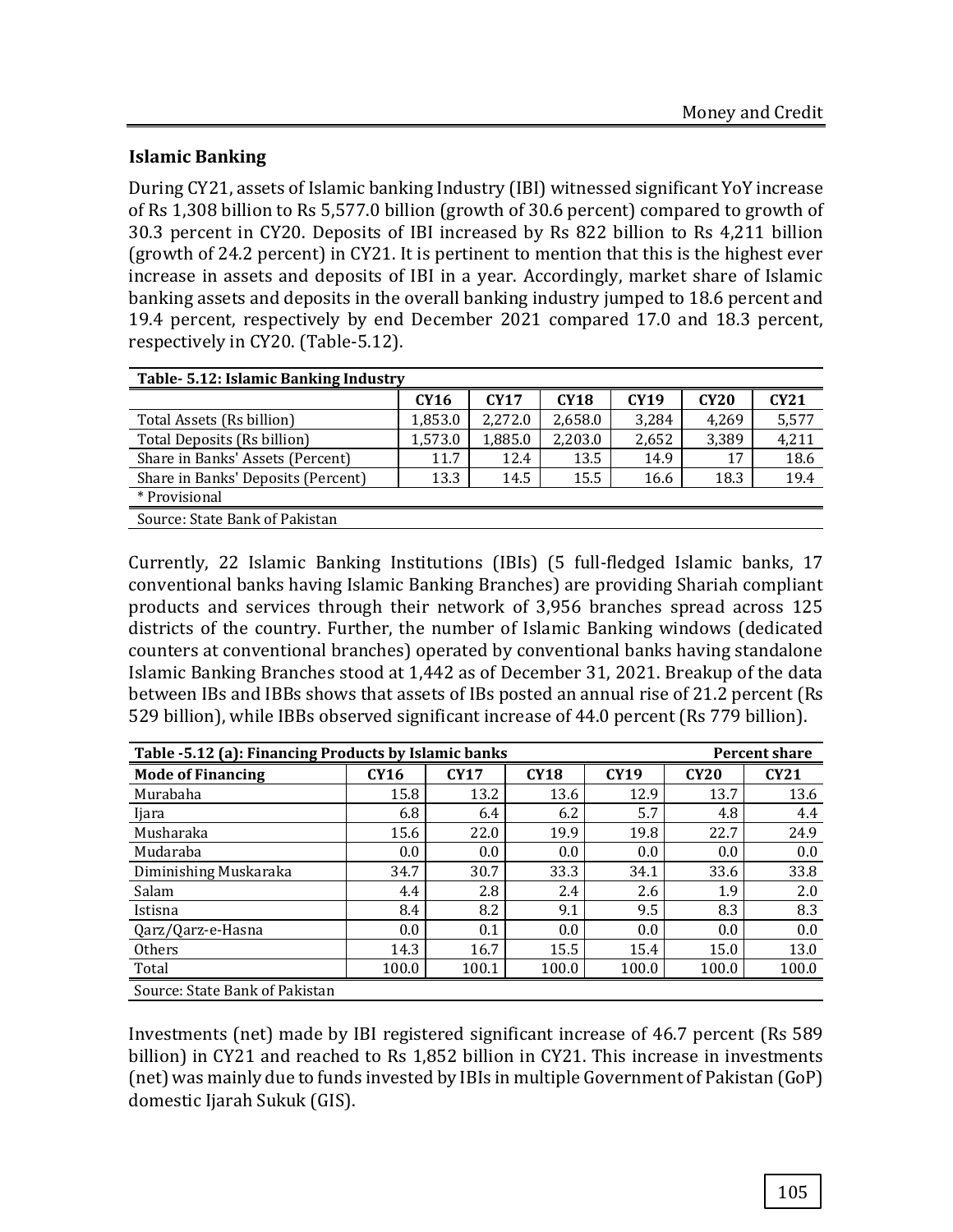Mode-wise financing breakup in CY21 revealed that Diminishing Musharaka has highest share in overall financing of IBI followed by Musharaka and Murabaha.

## **Microfinance**

The Microfinance Banks (MFBs) are set to conclude on a positive note by registering allround growth in FY2022; although a significant number of microcredit borrowers continue to struggle and recover from the adversities inflicted by the COVID-19 pandemic. Many of these borrowers were unable to honor their debt obligations, which in turn placed MFBs under considerable financial stress owing to escalated loan loss provisioning and charging off overdue facilities.

The GoP and SBP worked in tandem to provide support to vulnerable groups. SBP remained proactive to respond to emerging challenges by actively engaging the microfinance industry. To this end, a number of policy interventions were made to support both MFBs and their vulnerable clients.

| Table-5.13: Microfinance Industry Major Indicators | (Rs billions) |           |                      |
|----------------------------------------------------|---------------|-----------|----------------------|
| Indicators                                         | <b>FY21</b>   | $FY22*$   | <b>Annual Growth</b> |
| Number of Branches                                 | 3,782         | 3,823     | 1.1%                 |
| No. of Borrowers                                   | 8,031,941     | 8,122,085 | 1.1%                 |
| Gross loan portfolio                               | 355.7         | 392.6     | 10.4%                |
| Average Loan Balance (in Rs)                       | 44.286        | 48,335    | 9.1%                 |
| *up to December 2021                               |               |           |                      |
| Source: PMN MicroWatch, various issues             |               |           |                      |

As of December-2021, around 36 institutions reported provision of microfinance services. These included eleven deposits taking MFBs, one Islamic Banking Institution, while the rest were non-bank microfinance providers.<sup>31</sup>

Altogether, the microfinance industry witnessed 10.4 percent growth in its aggregate microcredit portfolio, but the number of borrowers increased by just over 1.1 percent to register 8.1 million at end of the reporting period.

As of December 2021, the microfinance industry players operated through 3,823 branches spread in 138 districts across the country. The course of microfinance industry performance is presented in Figure-5.12 which depicts an increasing trend in number of borrowers and gross loan portfolio over the past few years apart from the impact of prevailing pandemic.

As of March 2022, eleven MFBs and MCB – Islamic Bank<sup>32</sup> were involved in extending micro-banking services to the low-income segments of the country.

In 3rd quarter of FY22, the combined asset base of MFBs, witnessed a growth of 14.9 percent (Rs 76 billion) since June 30, 2021. MFBs reported an increase in Non-

 $\overline{\phantom{a}}$ 31 Include Non-Bank Microfinance Companies (NB-MFCs), specialized microfinance institutions, rural support programs besides organizations running microfinance, as a part of their multi-dimensional service offering.

 $32$  Since October/November 2017, MCB Islamic Bank is extending microfinance banking services by establishing counters at its existing branches in line wit[h IBD Circular No. 5 of 2007.](http://www.sbp.org.pk/ibd/2007/C5.htm)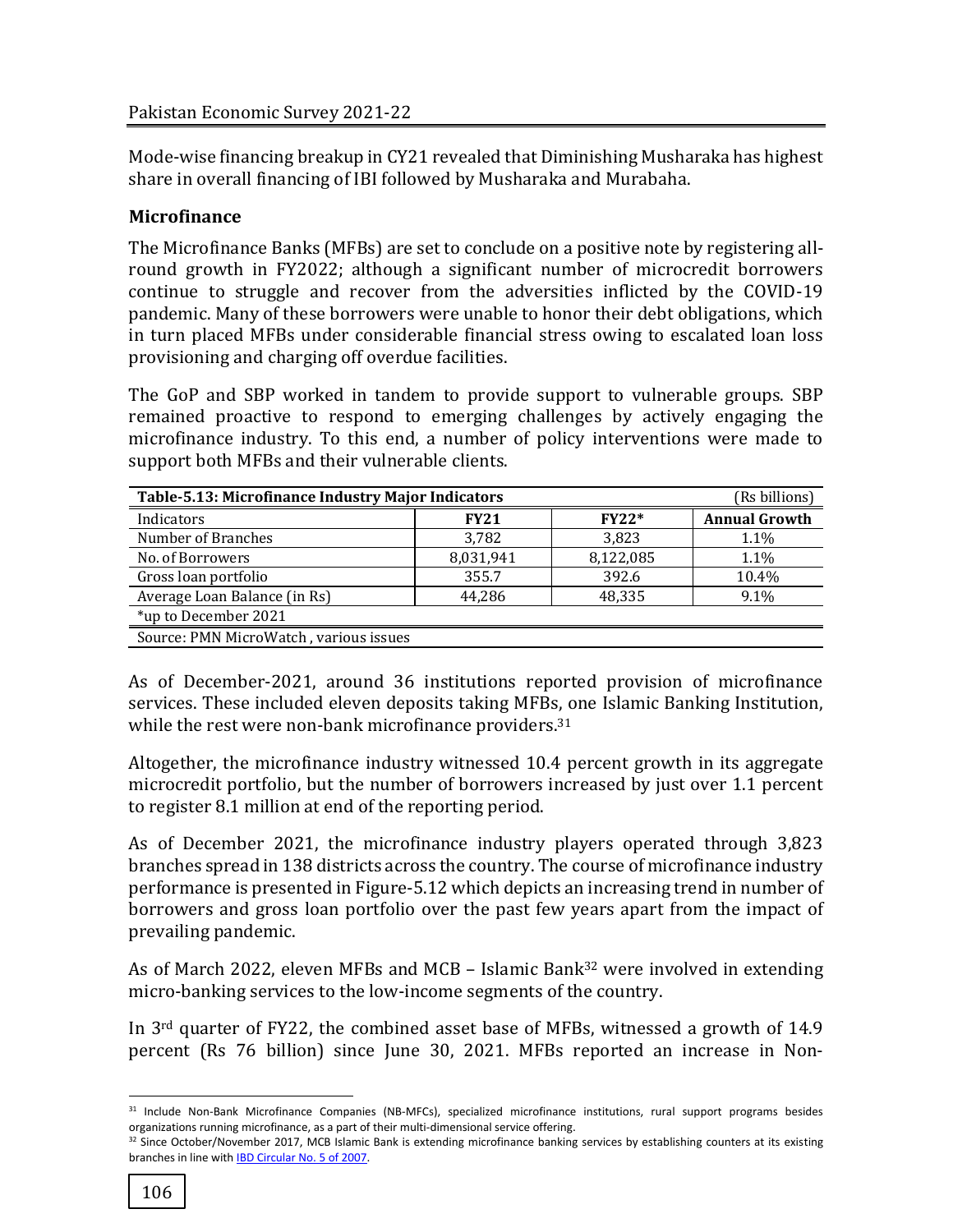Performing Loans (NPLs) from 5.4 percent to around 6.0 percent. Among other factors that underpin the current rise in portfolio infection, the lack of credit discipline of borrowers remains primary challenge faced by the sector. The deposit base of MFBs registered an impressive growth of 13.7 percent to reach Rs 430.3 billion, compared to Rs 378.4 billion over June 30, 2021.



# **Key Initiatives for promotion of Microfinance in the Country**

SBP promotes microfinance as a tool for financial inclusion and poverty reduction by making formal financial services accessible to low income segments in order to facilitate asset creation and investments primarily in income generating activities at the bottom of the pyramid. In this regard, SBP took the following measure during FY2022:

| Table - 5.14: Microfinance Banking Indicators | (Rs billions) |                                     |                      |
|-----------------------------------------------|---------------|-------------------------------------|----------------------|
| <b>Indicators</b>                             | <b>FY21</b>   | <b>FY22</b> (Mar '22 <sup>p</sup> ) | <b>Annual Growth</b> |
| No. of Borrowers                              | 4,630,716     | 4,763,310                           | 2.9%                 |
| Gross Loan Portfolio                          | 262.5         | 305.5                               | 16.4%                |
| Average Loan Balance (in Rs)                  | 56,693        | 64,126                              | 13.1%                |
| Deposits                                      | 378.4         | 430.3                               | 13.7%                |
| No. of Depositors                             | 66,687,601    | 81,055,082                          | 21.5%                |
| Equity                                        | 54.7          | 54.9                                | $0.4\%$              |
| Assets                                        | 513.8         | 590.2                               | 14.9%                |
| <b>Borrowings</b>                             | 33.9          | 60.1                                | 77.3%                |
| <b>NPL</b>                                    | 5.4%          | $6.0\%$                             | 10.4%                |
| Source: Financial Soundness Indicators, SBP.  |               |                                     |                      |

Source: Financial Soundness Indicators, SBP.

## 1. **Relaxation on COVID-19 Relief Portfolio**

Enabling MFBs in extending relief to the beneficiaries, criteria for classification of assets and provisioning requirements was relaxed for Deferred and Restructured Portfolio (DRP) up to March 31, 2022.33 As a result of this relief:

- o DRP loans were classified if overdue by 60 days instead of 30 days,
- o Outstanding DRP was re-classified as per the extended timelines,

l 33[Circular Letter No. 1/December 1, 2021](https://www.sbp.org.pk/acd/2021/CL1.htm)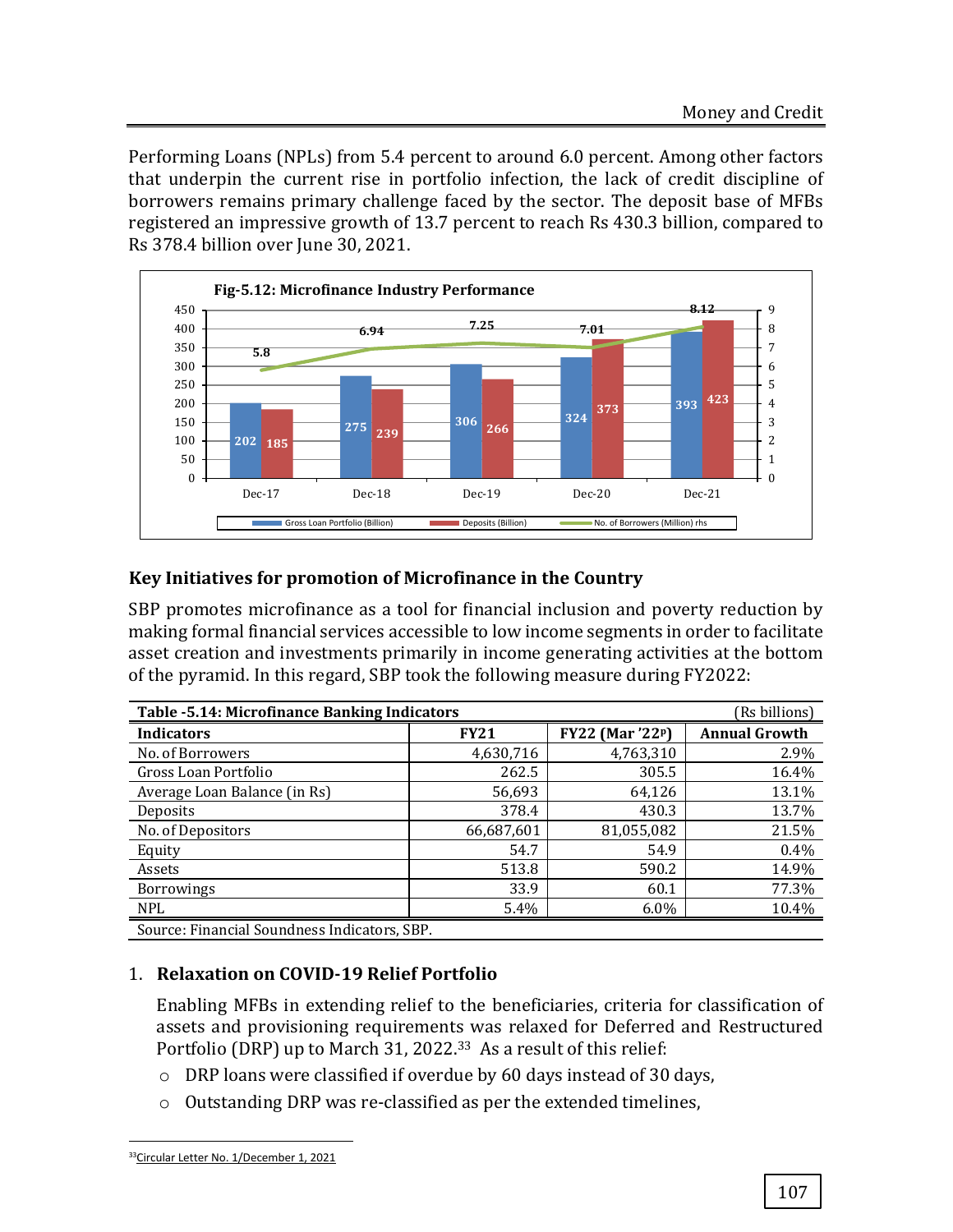o Interest/profit/mark-up/service charges already suspended were reversed for the extended period.

## 2. **Simplified Documentation and Requirements to Report & Obtain Credit Information**

To streamline requirement for obtaining Credit Information Report (CIR) and simplifying documentary requirements, following changes have been made;

- $\circ$  Obligations to obtain written declaration about existing facilities has been withdrawn.
- $\circ$  MFBs' obligation towards reporting to SBP's eCIB has also been simplified.
- o Mandatory requirement to obtain credit report from SBP's eCIB for credit facilities exceeding Rs 30,000 has been withdrawn. 34

These regulatory updates correspond to the developments that have taken place after promulgation of Credit Bureau Act (CBA) 2015 and establishment of Licensed Credit Bureaus that are offering comprehensive CIRs to financial institutions on individuals/borrowers to make informed decisions about borrowers' credit worthiness and debt carrying capacity.

# 3. **Promotion of Micro Housing and Enterprise Financing**

To encourage financing for low cost housing finance and microenterprise lending, following instructions were issued:

- o Guidance for MFBs to underwrite housing loans.
- o Detailed guidance in respect of property assessment, mortgage creation, risk management, etc. to ensure prudent housing and microenterprise financing.
- $\circ$  Separate requirements for classification/provisioning and charging-off nonperforming loans for each loan category.
- o Extension in classification cycle from 180 DPDs to 2 years.
- $\circ$  Extension in time to charge-off overdue facilities from 210 DPDs to 5 years.<sup>35</sup>

These revisions are expected to play a crucial role in enabling MFBs to reach out to the low-income segments of the economy that generally remain financially underserved.

# **Branchless Banking (BB) Performance**

During the period under review, all key indicators of Branchless Banking (BB) exhibited an encouraging growth following the COVID-19 pandemic and ensuing lockdowns. SBP's measures regarding limiting the spread of COVID-19 virus by promoting the use of Digital Payment Services have further pushed the growth trajectory. The number of agents, mobile wallets and deposits witnessed a boost in numbers. Notable growth was witnessed in the number and value of transactions during the period.

 $\overline{\phantom{a}}$ 

<sup>&</sup>lt;sup>34</sup>[Circular Letter No. 2/December 11, 2021](https://www.sbp.org.pk/acd/2021/CL2.htm) <sup>35</sup>[Circular No. 2/March 16, 2022](https://www.sbp.org.pk/acd/2022/C2.htm)